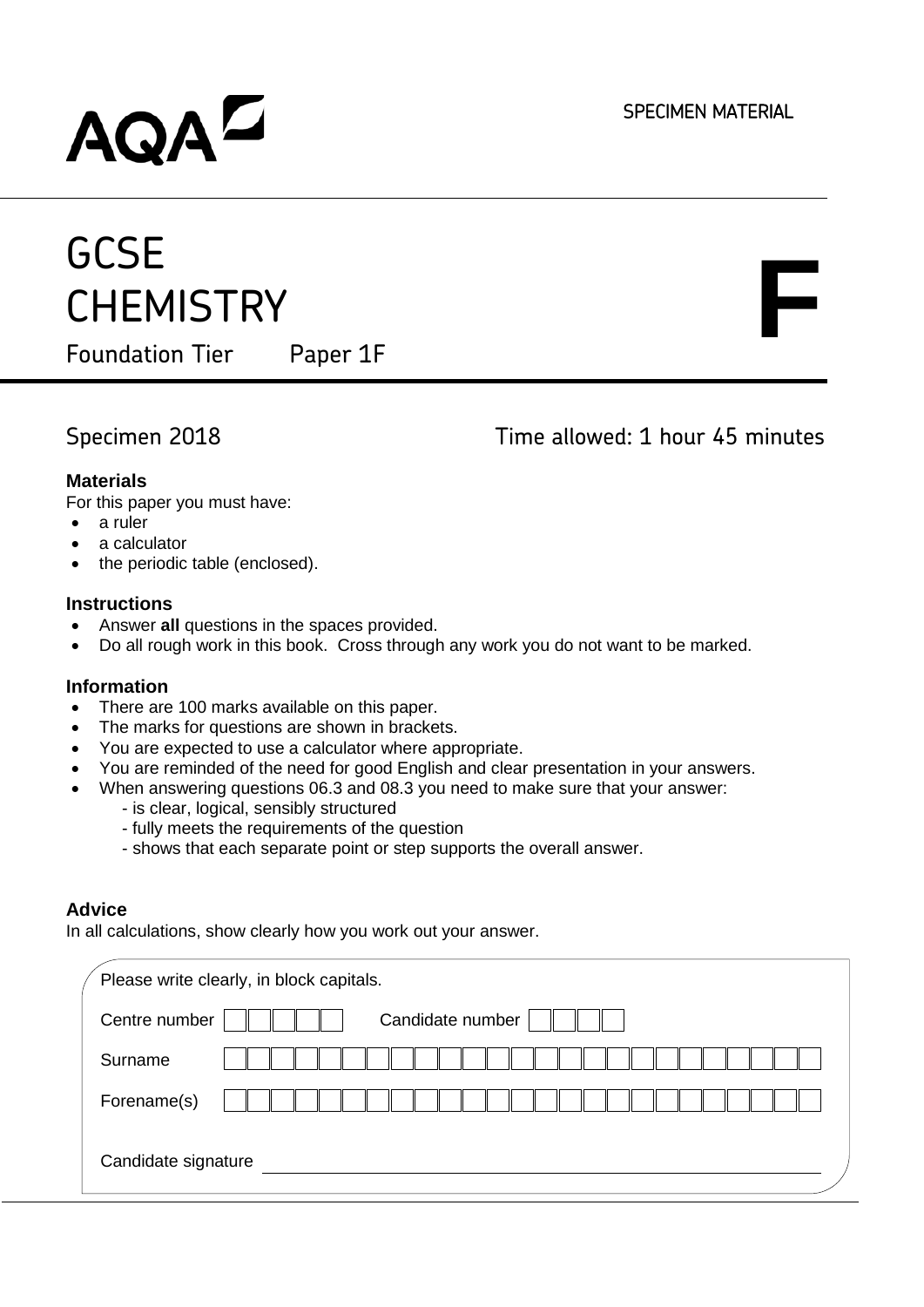**0 1** This question is about different substances and their structures. **0 1 . 1** Draw **one** line from each statement to the diagram which shows the structure.

 **[4 marks]**

# **Statement** The substance is a gas The substance is a liquid The substance is ionic The substance is a solid metal

**Structure** 









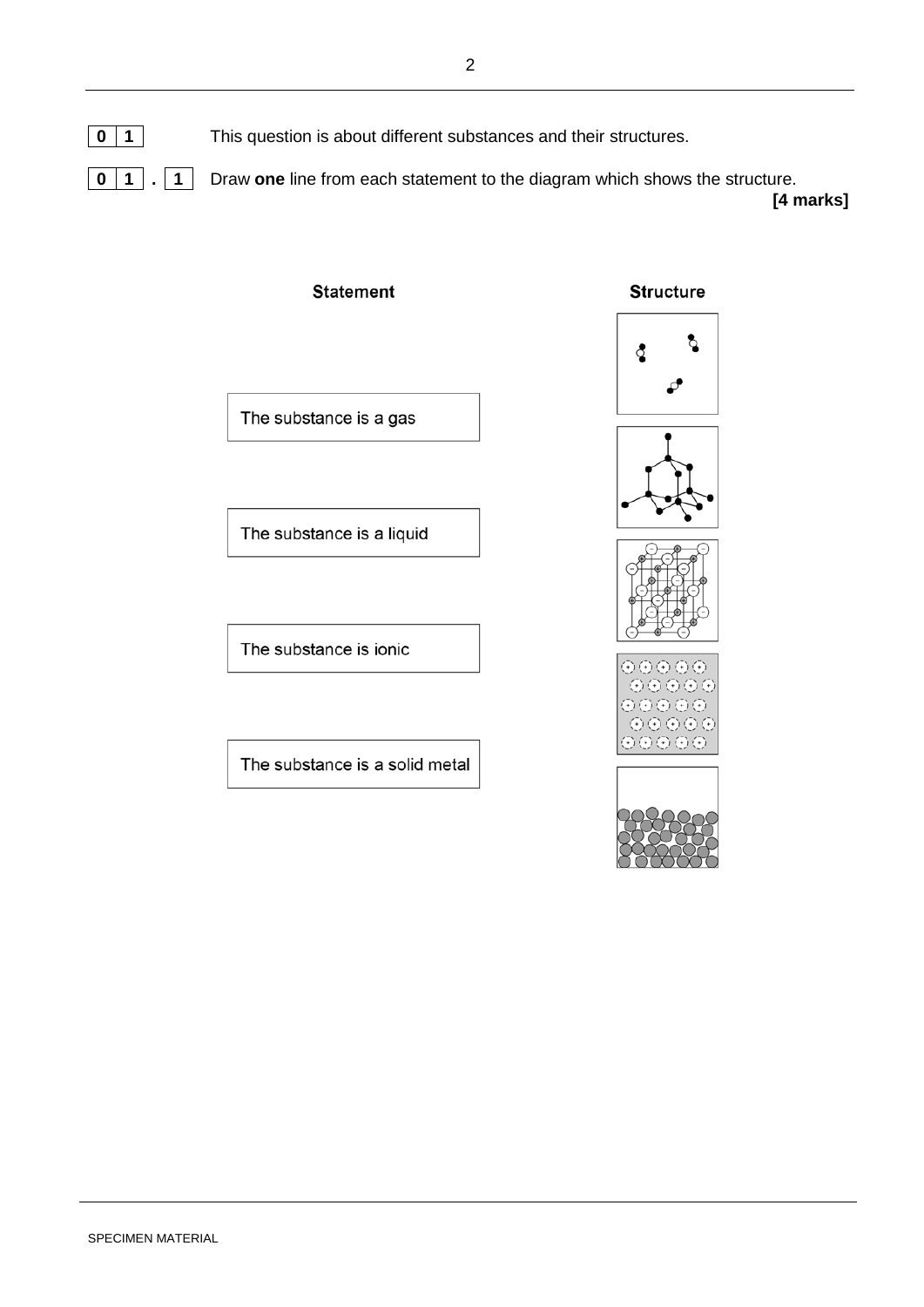

**Question 1 continues on the next page**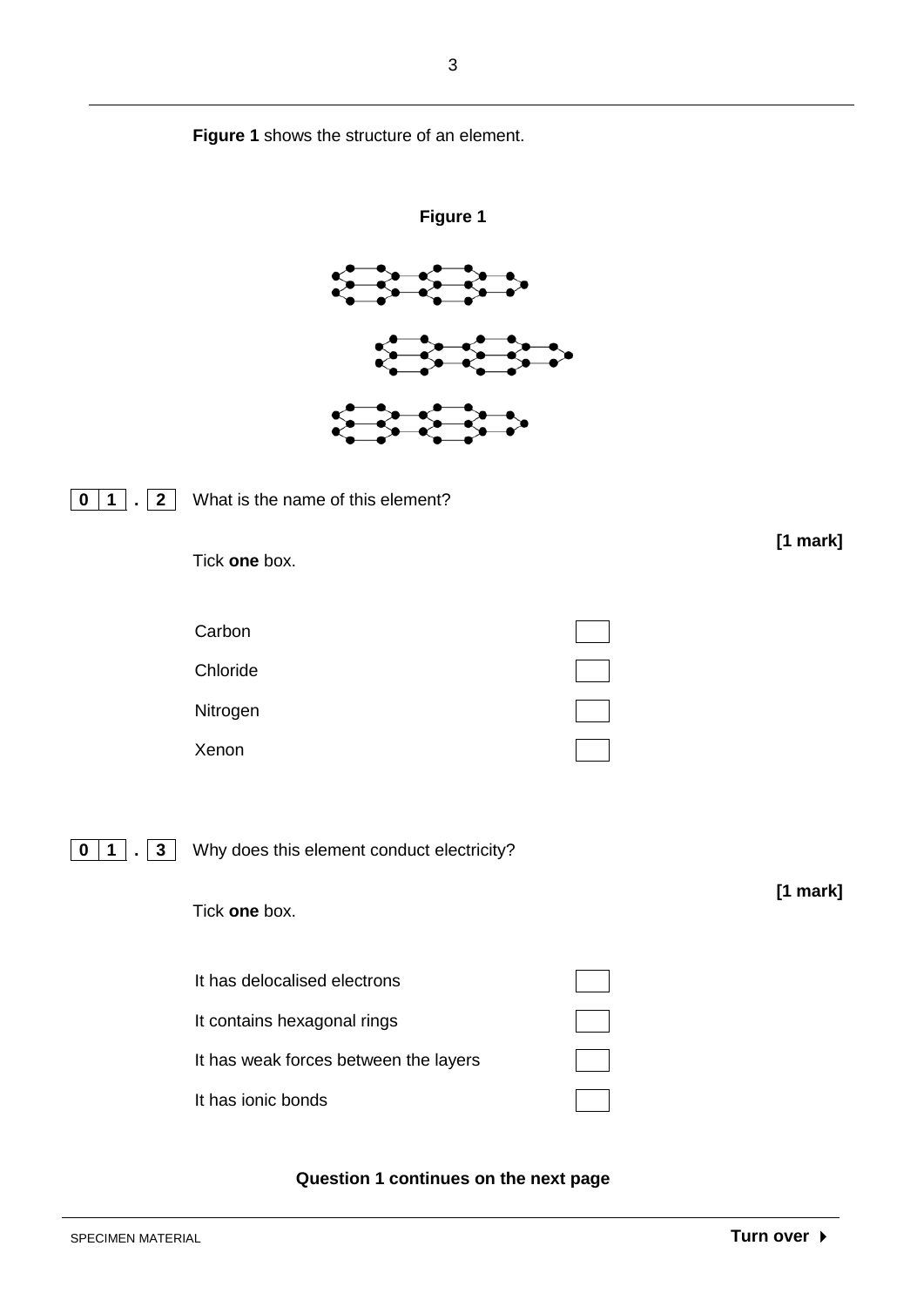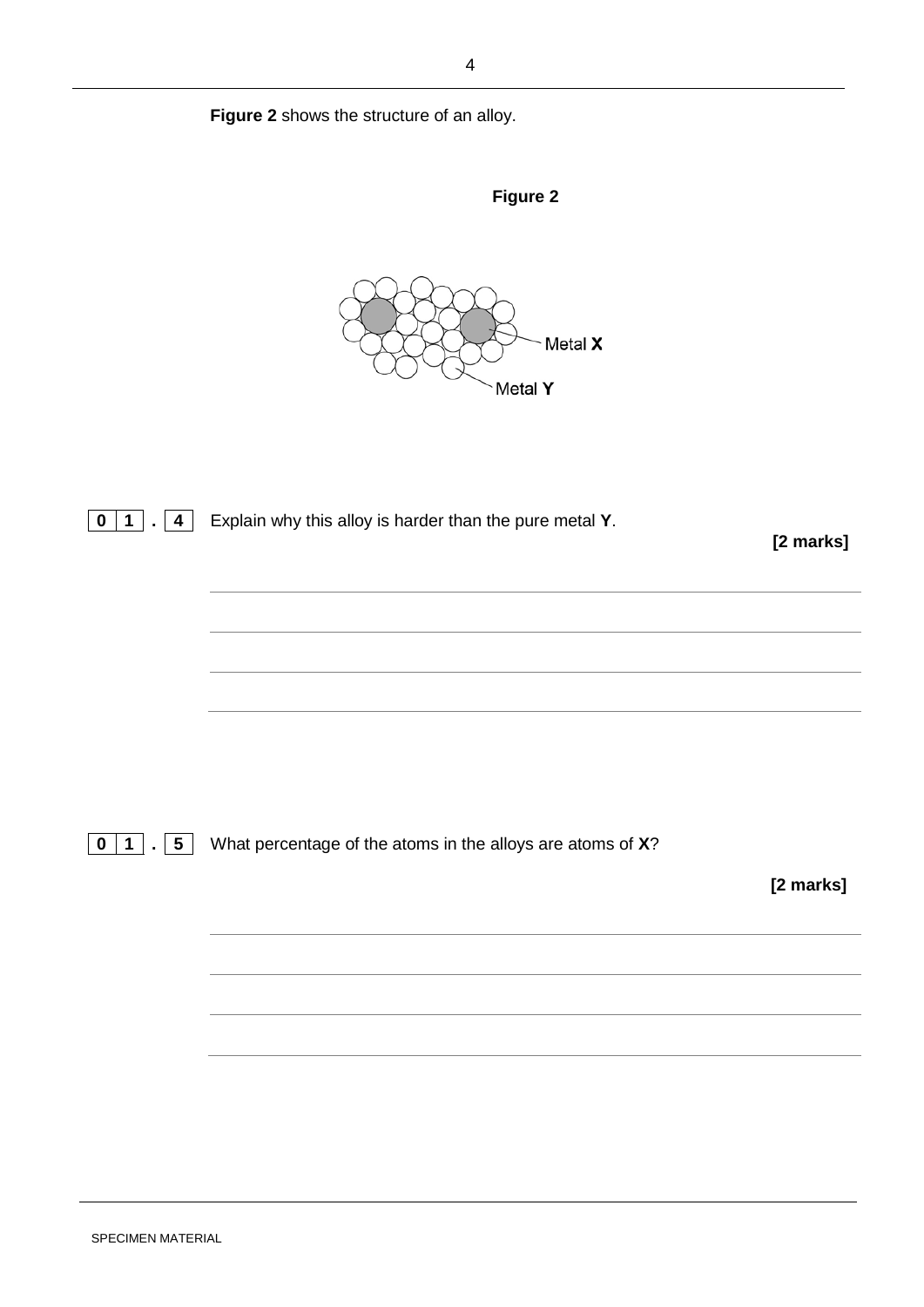

**Turn over for the next question**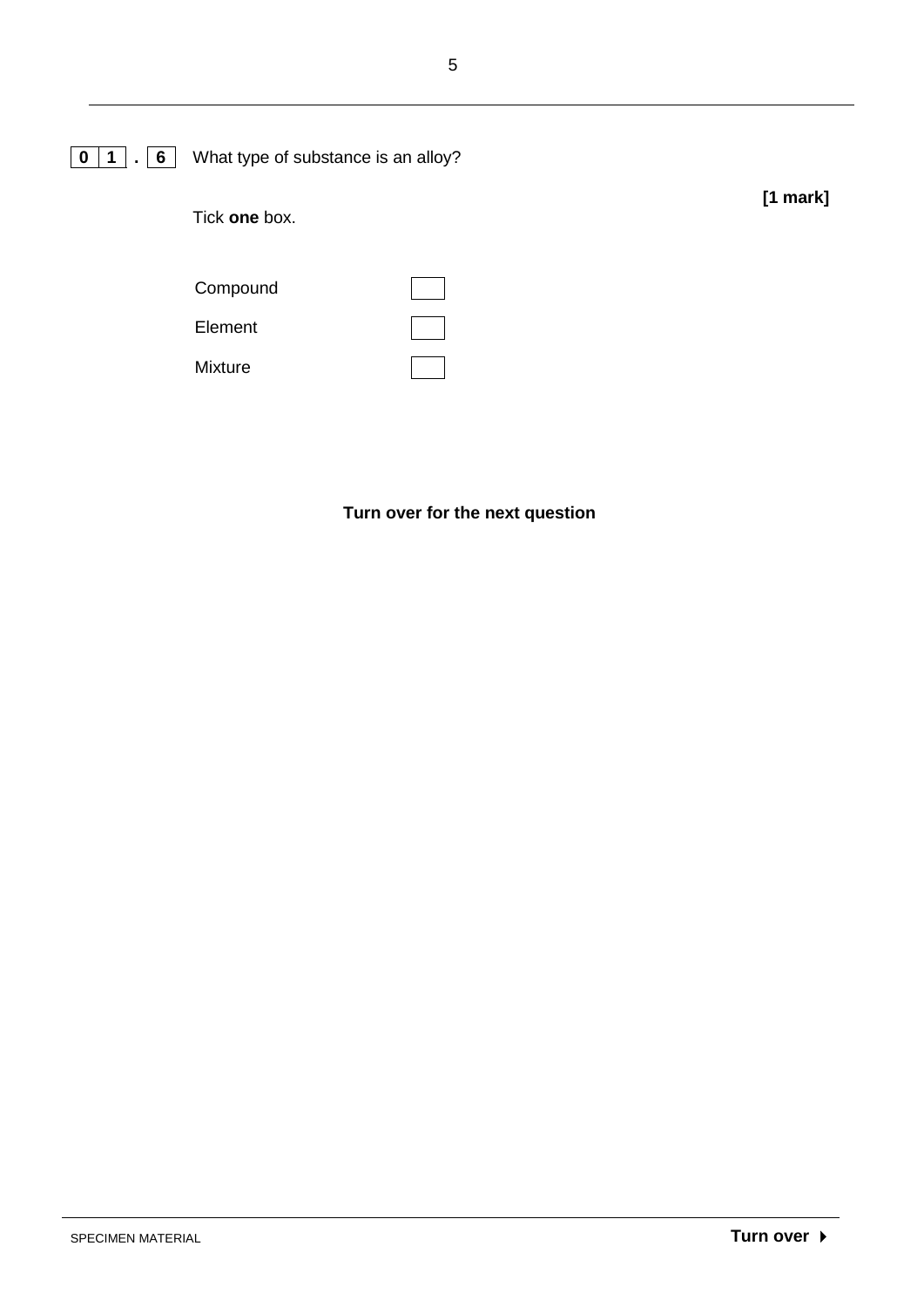## **0 2** A student investigated the reactivity of three different metals.

This is the method used.

- 1. Place 1 g of metal powder in a test tube.
- 2. Add 10  $\text{cm}^3$  of metal sulfate.
- 3. Wait 1 minute and observe.
- 4. Repeat using the other metals and metal sulfates.

The student placed a tick in **Table 1** if there was a reaction and a cross if there was no reaction.

|                          | <b>Zinc</b> | Copper | <b>Magnesium</b> |
|--------------------------|-------------|--------|------------------|
| <b>Copper sulfate</b>    |             | x      |                  |
| <b>Magnesium sulfate</b> |             | x      |                  |
| <b>Zinc sulfate</b>      | x           | x      |                  |

#### **Table 1**

**0 2 . 1** What is the dependent variable in the investigation?

| Tick one box.                       | [1 mark] |
|-------------------------------------|----------|
| Time taken                          |          |
| Type of metal                       |          |
| Volume of metal sulfate             |          |
| Whether there was a reaction or not |          |

**0 2 . 2** Give **one** observation the student could make that shows there is a reaction between zinc and copper sulfate.

 **[1 mark]**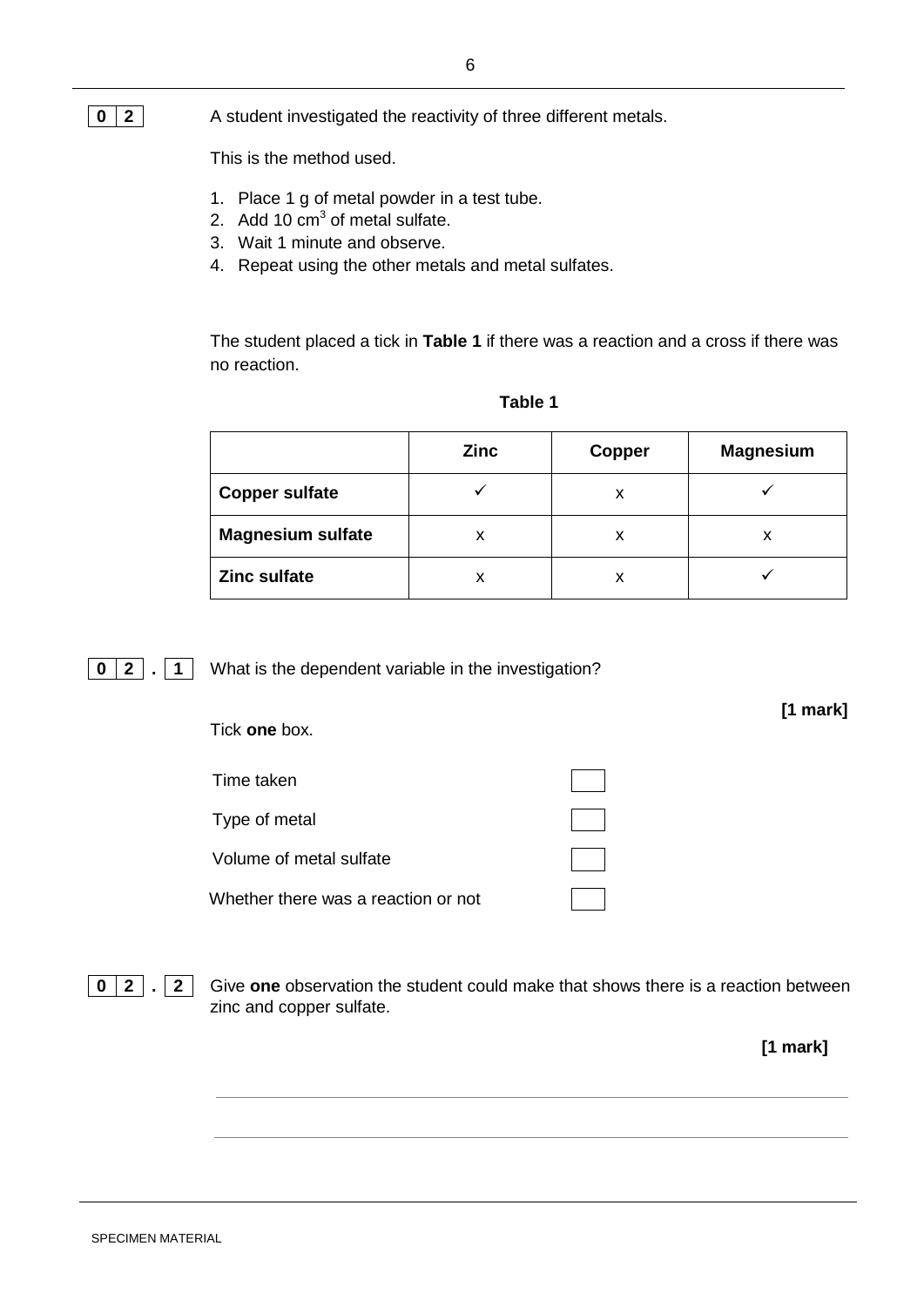#### **0 2 . 3** The student used measuring instruments to measure some of the variables.

Draw **one** line from each variable to the measuring instrument used to measure the variable.

#### **[2 marks]**



**0 2 . 4** Use the results shown in **Table 1** to place zinc, copper and magnesium in order of reactivity.

 **[1 mark]**

|                             | Most reactive<br>∧<br>₩                                                                       |
|-----------------------------|-----------------------------------------------------------------------------------------------|
|                             | Least reactive                                                                                |
| 0<br>$5^{\circ}$<br>$2$   . | Suggest one reason why the student should not use sodium in this investigation.<br>$[1$ mark] |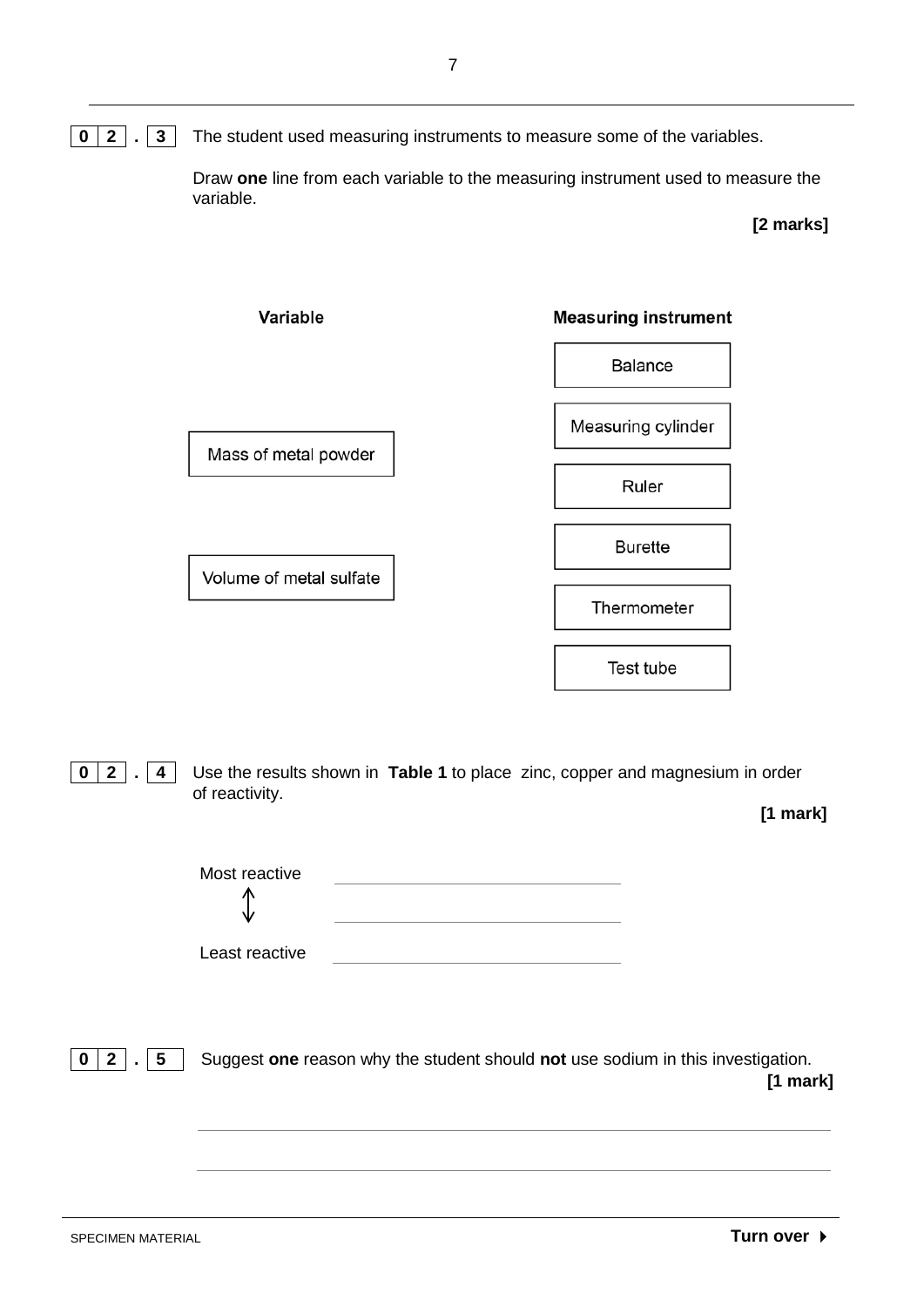| 0<br>$\mathbf{2}$<br>6 | Which metal is found in the Earth as the metal itself? |            |
|------------------------|--------------------------------------------------------|------------|
|                        | Tick one box.                                          | $[1$ mark] |
|                        |                                                        |            |
|                        | Calcium                                                |            |
|                        | Gold                                                   |            |
|                        | Lithium                                                |            |
|                        | Potassium                                              |            |
|                        |                                                        |            |
|                        |                                                        |            |
| 0<br>$\mathbf{2}$<br>7 | Iron is found in the Earth as iron oxide ( $Fe2O3$ ).  |            |
|                        | Iron oxide is reduced to produce iron.                 |            |
|                        |                                                        |            |
|                        | Balance the equation for the reaction.                 |            |
|                        |                                                        | [1 mark]   |

 $\mathsf{[Fe_2O_3 \quad + \quad \_C \quad \rightarrow \quad \_ \mathsf{[Fe \quad + \quad \_ CO_2}]}$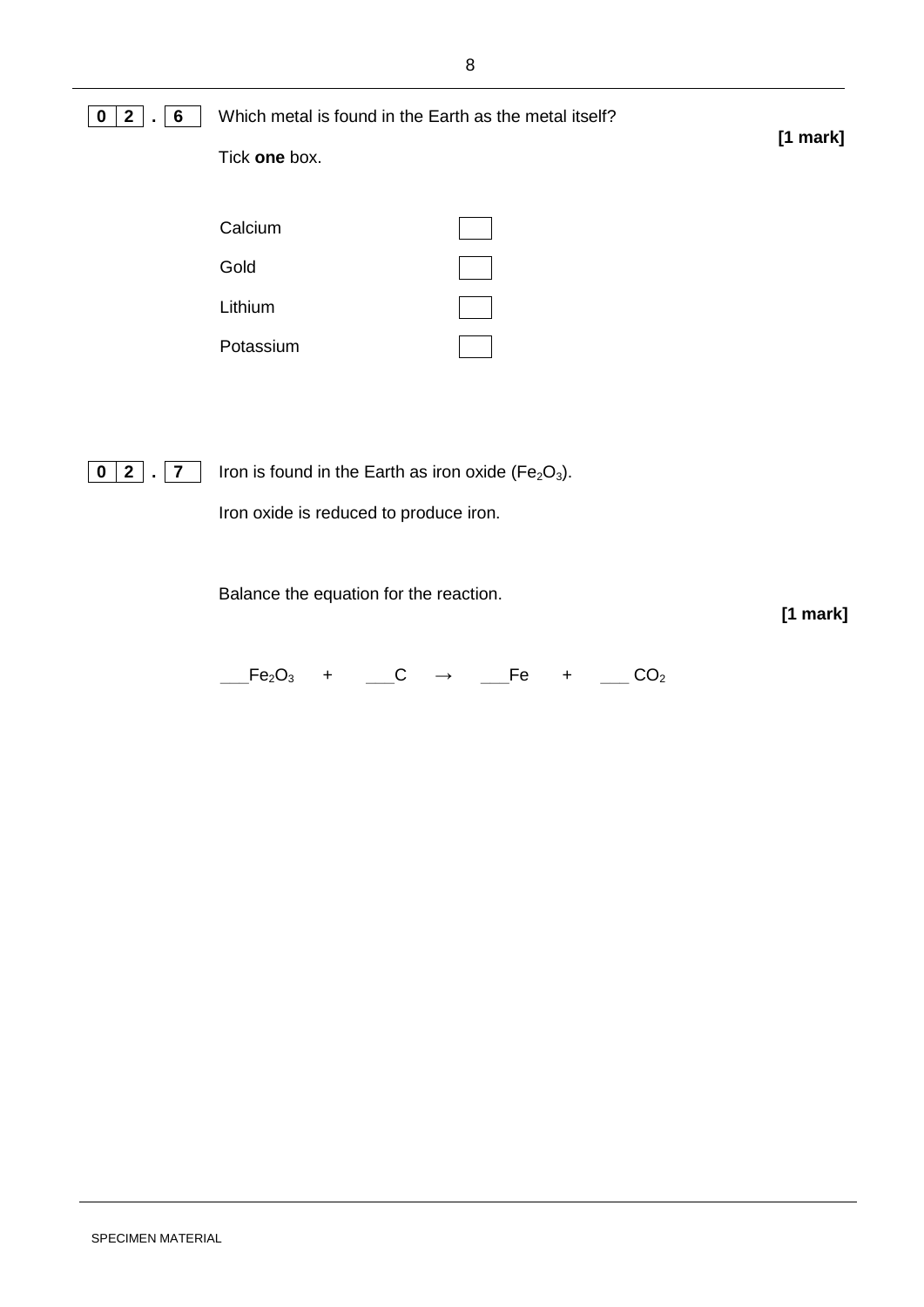| 8<br>$\mathbf{2}$<br>$\bf{0}$<br>$\blacksquare$    | Name the element used to reduce iron oxide.                     | $[1$ mark] |
|----------------------------------------------------|-----------------------------------------------------------------|------------|
| $\mathbf{2}$<br>9<br>$\mathbf 0$<br>$\blacksquare$ | What is meant by reduction?<br>Tick one box.                    | $[1$ mark] |
|                                                    | Gain of iron<br>Gain of oxide<br>Loss of iron<br>Loss of oxygen |            |

**Turn over for the next question**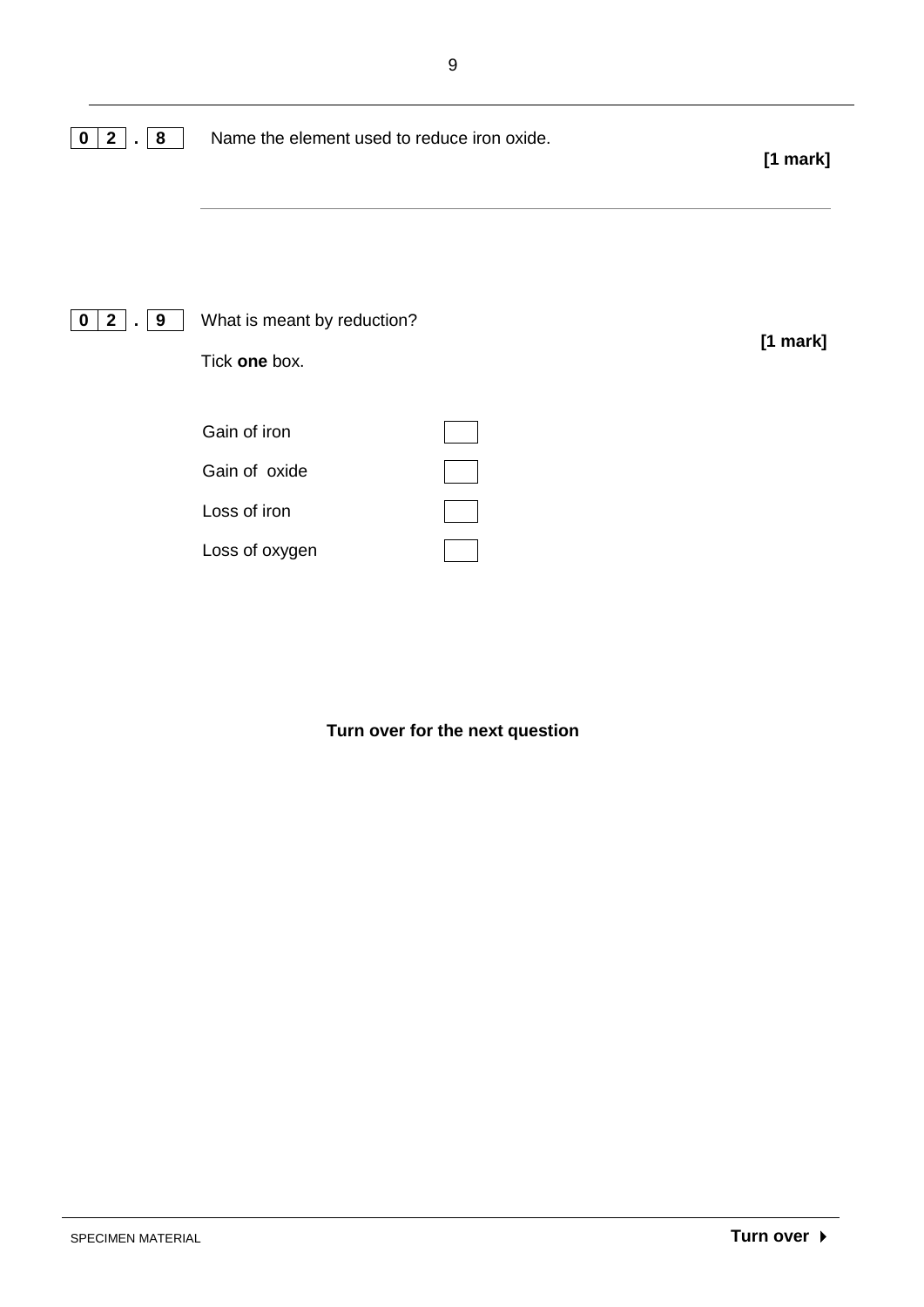#### **0 3** Lithium carbonate reacts with dilute hydrochloric acid.

A group of students investigated the volume of gas produced.

This is the method used.

- 1. Place a known mass of lithium carbonate in a conical flask.
- 2. Measure 10  $\text{cm}^3$  of dilute hydrochloric acid using a measuring cylinder.
- 3. Pour the acid into the conical flask.
- 4. Place a bung in the flask and collect the gas as shown in **Figure 3**.



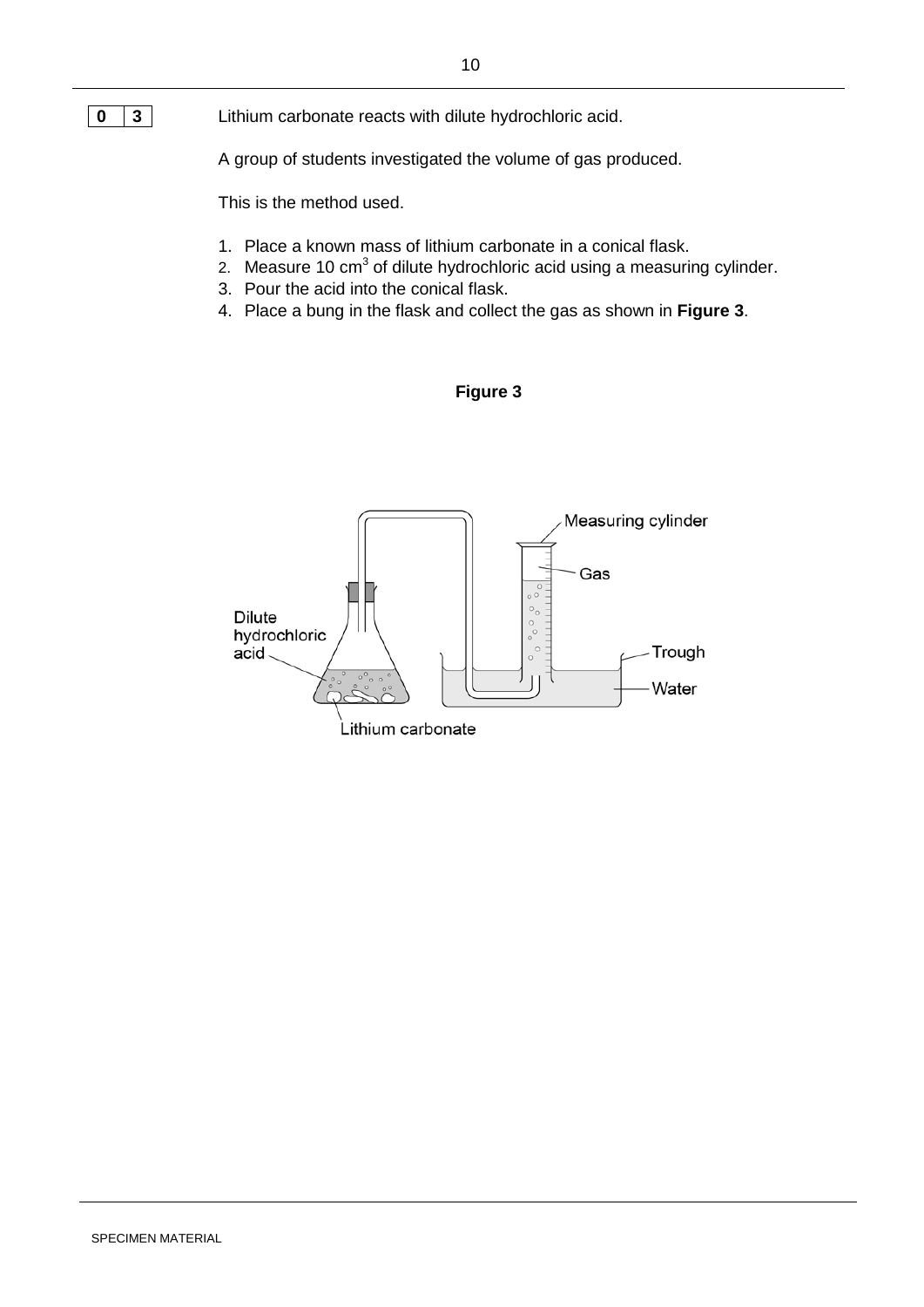**0 3 . 1 Figure 4** shows the measuring cylinder.

#### **Figure 4**



What volume of gas has been collected?

 **[1 mark]**

 $Volume = \n\qquad \qquad \qquad \qquad \qquad \qquad \qquad \qquad \qquad \qquad \text{cm}^3$ 

#### **Question 3 continues on the next page**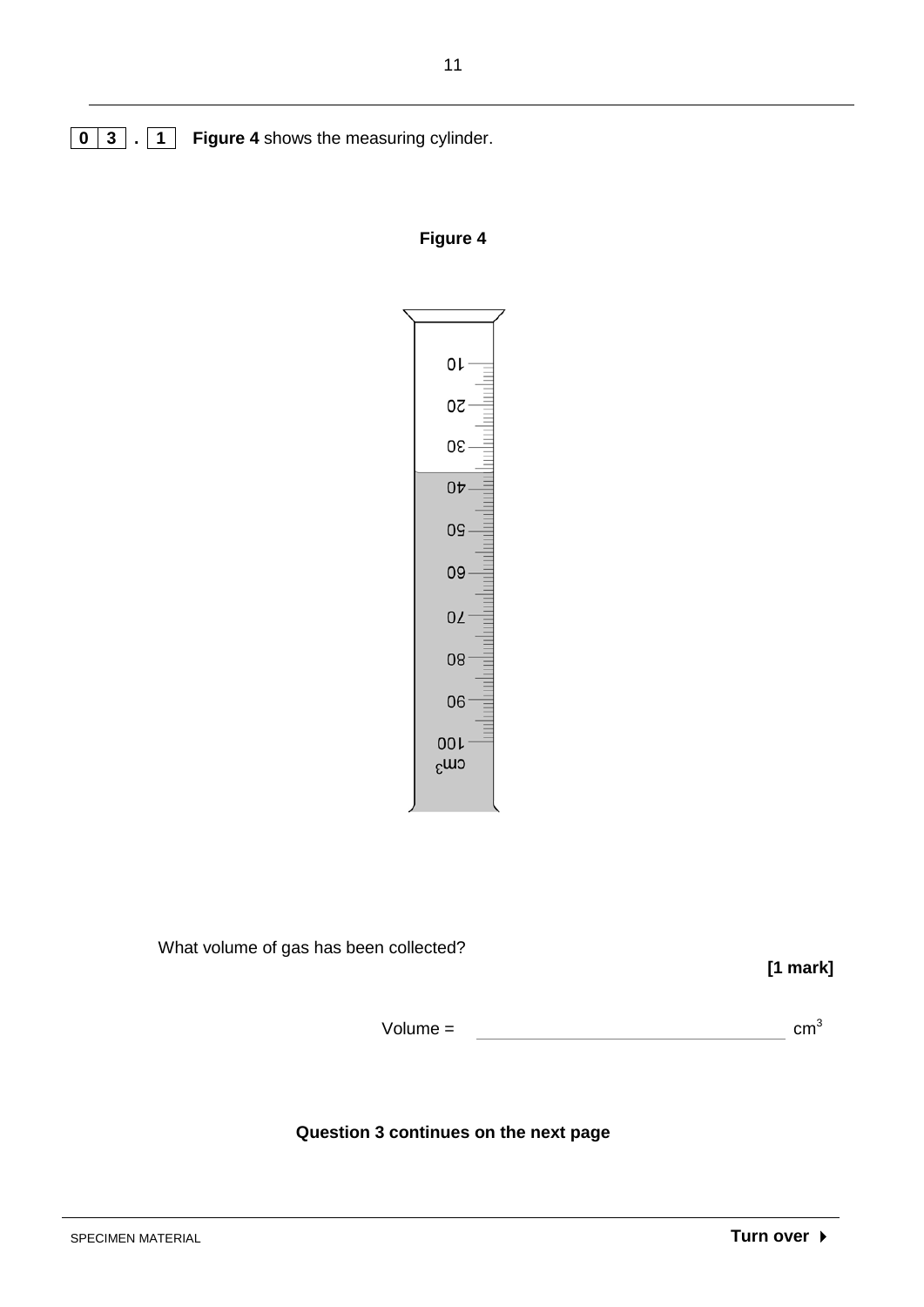## **0 3 . 2 Table 2** shows the students' results.

| Mass of lithium carbonate in g | Volume of gas in cm <sup>3</sup> |
|--------------------------------|----------------------------------|
| 0.0                            | 0                                |
| 0.1                            | 22                               |
| 0.2                            | 44                               |
| 0.3                            | 50                               |
| 0.4                            | 88                               |
| 0.5                            | 96                               |
| 0.6                            | 96                               |
| 0.7                            | 96                               |

## **Table 2**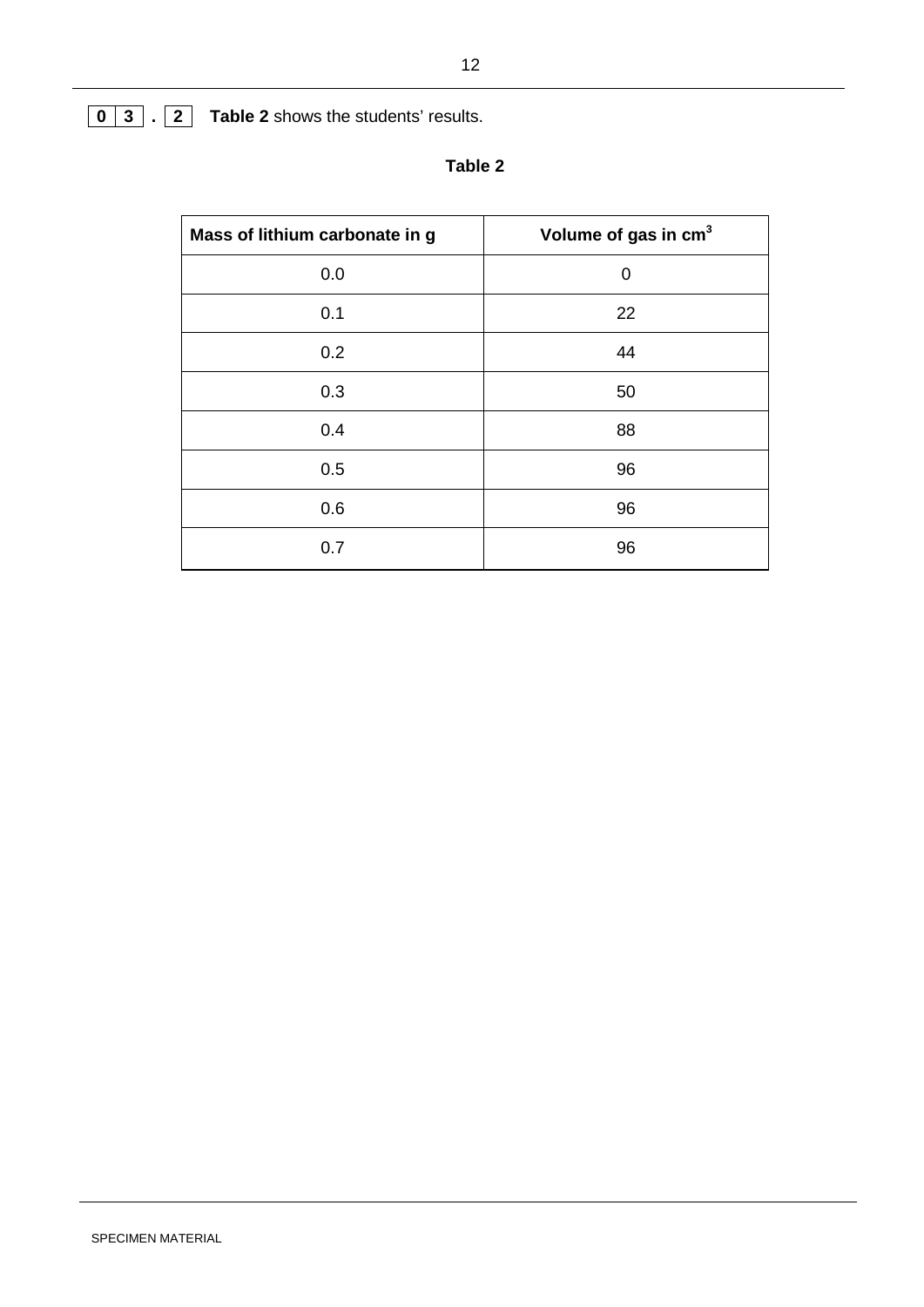

- Plot these results on the grid.
- Complete the graph by drawing **two** straight lines of best fit.

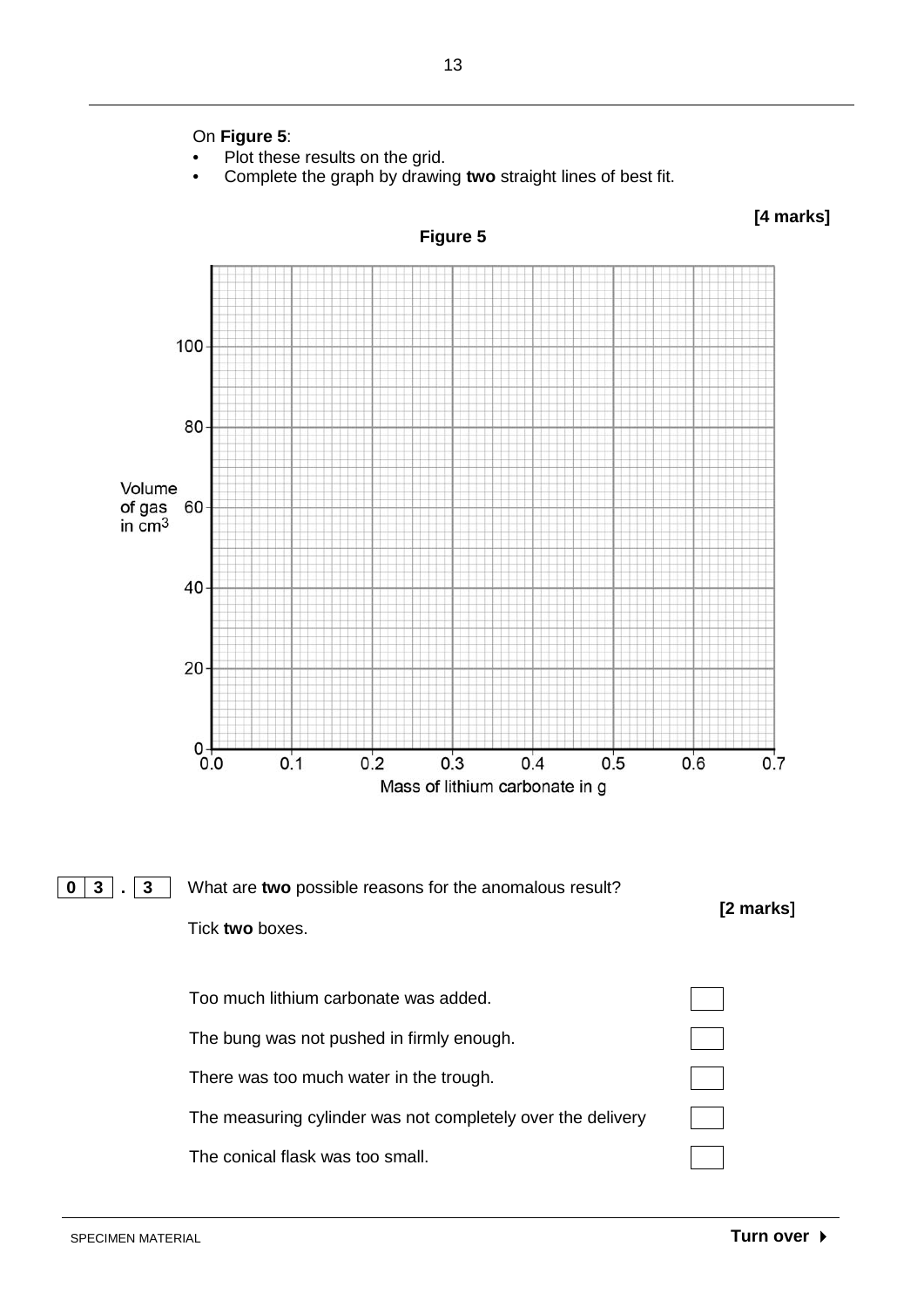**0 3 . 4** Describe the pattern the graph shows up to 0.4 g of lithium carbonate added.

**[2 marks]**

Lithium carbonate decomposes when heated.

The equation shows the decomposition of lithium carbonate.

 $Li<sub>2</sub>CO<sub>3</sub> (s)$   $\rightarrow$   $Li<sub>2</sub>O (s)$  +  $CO<sub>2</sub> (g)$ 

**Figure 6** shows the apparatus a student used to decompose lithium carbonate.



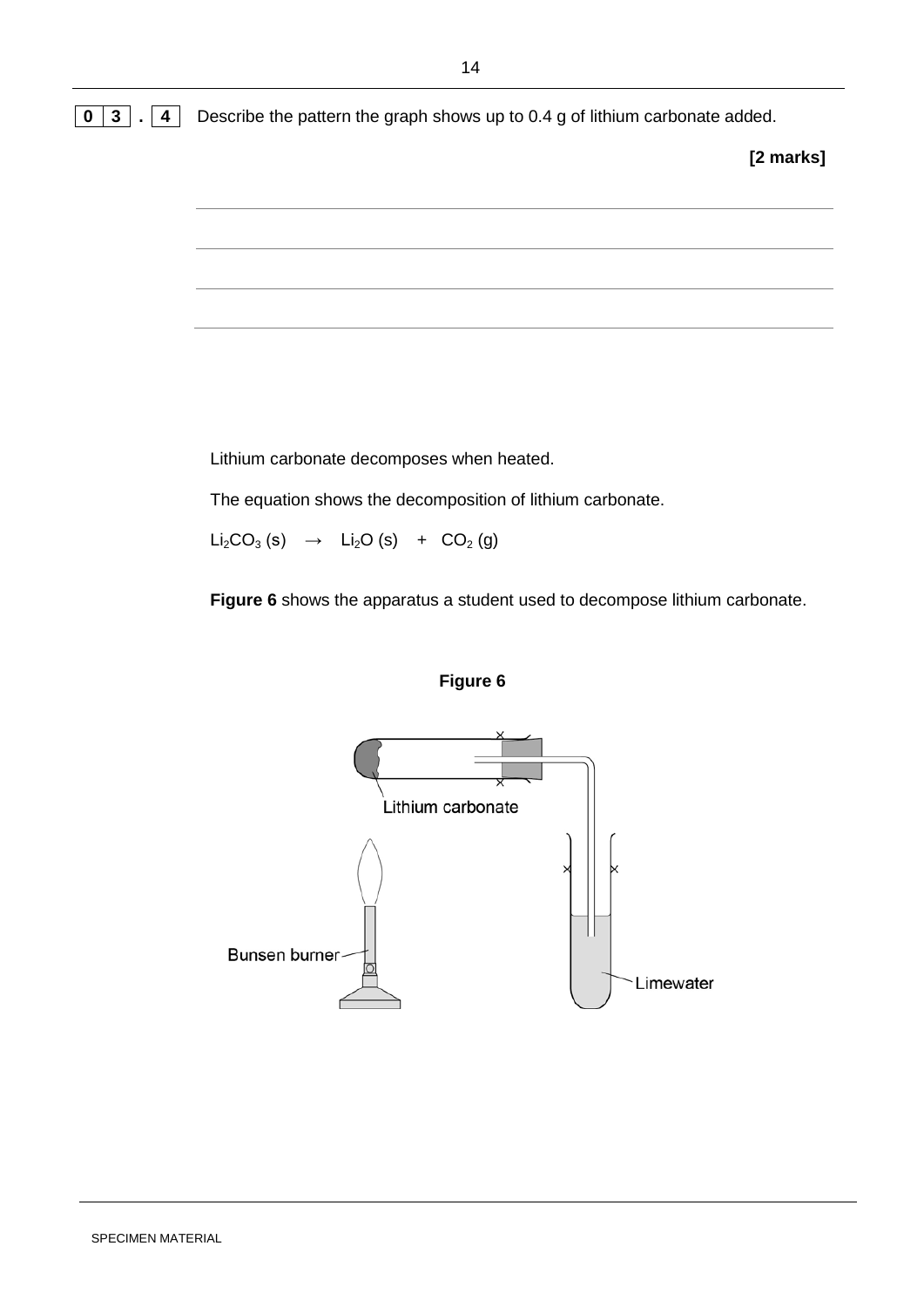| The student repeated the experiment with potassium carbonate.<br>$\mathbf{3}$<br>6<br>0<br>The limewater did not bubble.<br>Suggest why there were no bubbles in the limewater. | $[1$ mark] |
|---------------------------------------------------------------------------------------------------------------------------------------------------------------------------------|------------|
|                                                                                                                                                                                 |            |
|                                                                                                                                                                                 |            |
|                                                                                                                                                                                 | $[1$ mark] |

**Turn over for the next question**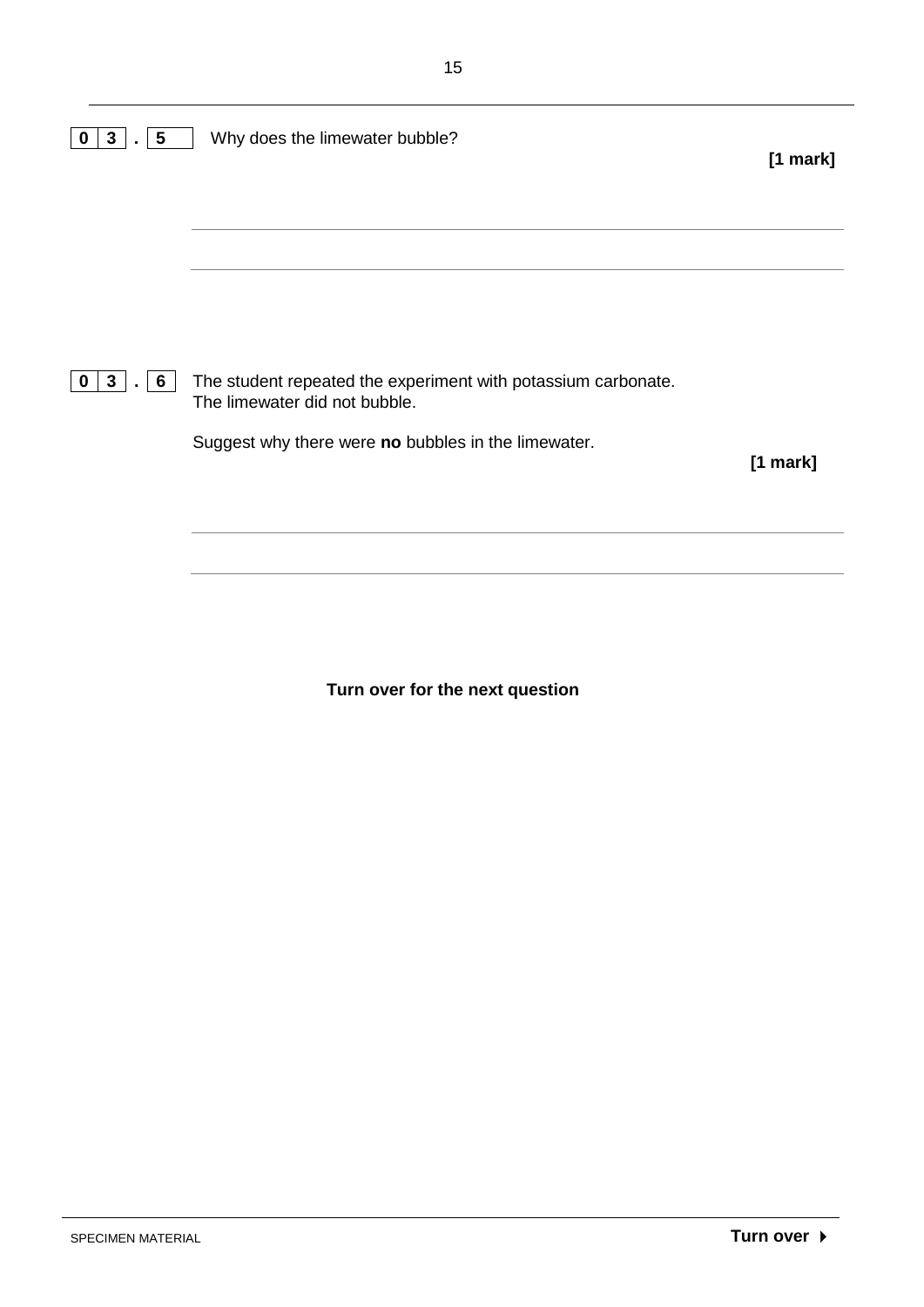## **0** 4 A student investigated the reactivity of different metals.

The student used the apparatus shown in **Figure 7**.





The student used four different metals.

The student measured the temperature rise for each metal three times.

The student's results are shown in **Table 3**.

| L<br>ι.<br>٠<br>÷<br>٧ |  |
|------------------------|--|
|------------------------|--|

| <b>Metal</b>     | Temperature rise in °C |        |        | <b>Mean</b>               |
|------------------|------------------------|--------|--------|---------------------------|
|                  | Test 1                 | Test 2 | Test 3 | temperature<br>rise in °C |
| Calcium          | 17.8                   | 16.9   | 17.5   |                           |
| Iron             | 6.2                    | 6.0    | 6.1    | 6.1                       |
| <b>Magnesium</b> | 12.5                   | 4.2    | 12.3   | 12.4                      |
| <b>Zinc</b>      | 7.8                    | 8.0    | 7.6    | 7.8                       |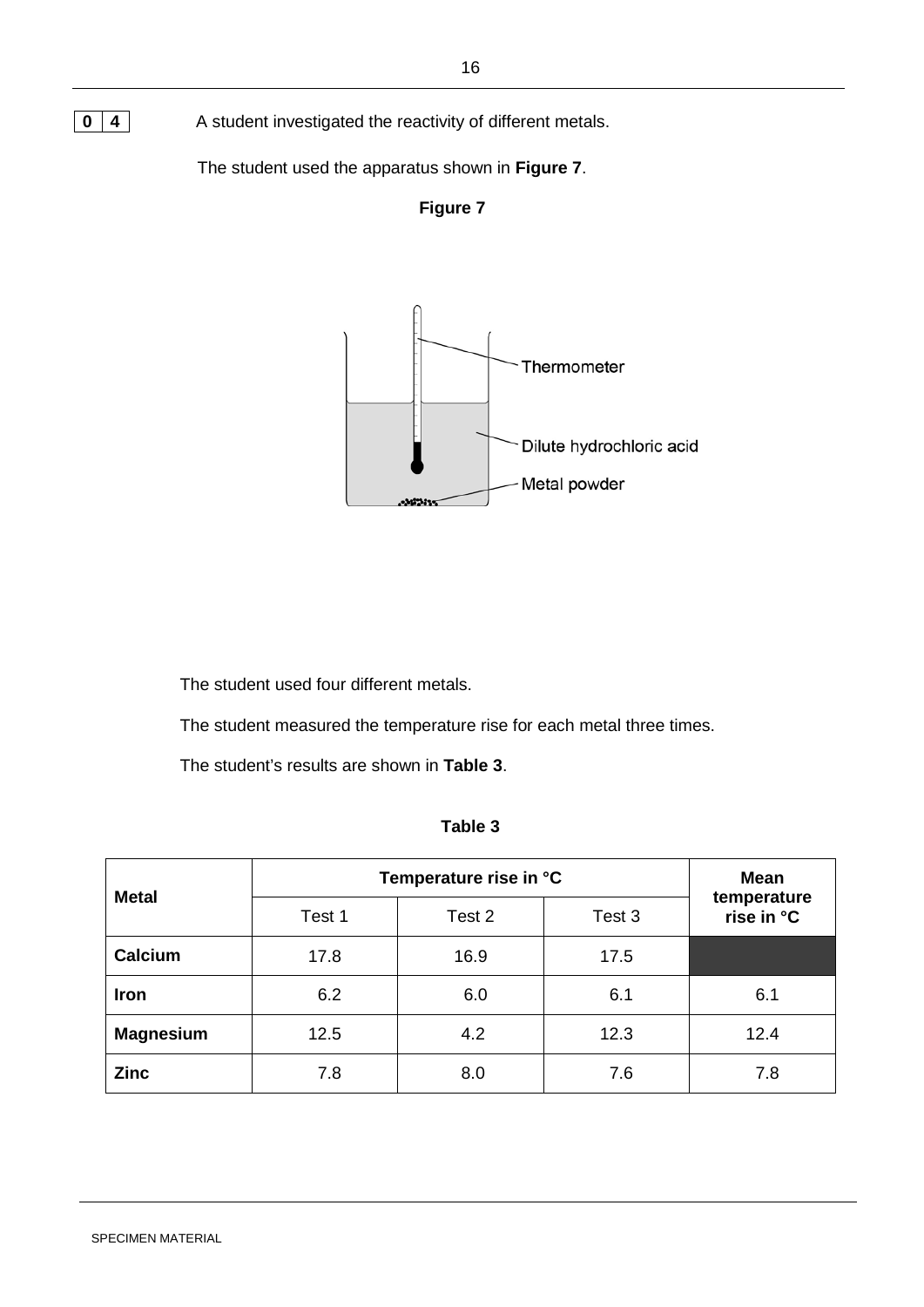| $\overline{\mathbf{4}}$<br>$\mathbf 1$<br>0 | Give two variables the student should control so that the investigation is a fair test.                                                                                                                                                                         | [2 marks]   |
|---------------------------------------------|-----------------------------------------------------------------------------------------------------------------------------------------------------------------------------------------------------------------------------------------------------------------|-------------|
|                                             | 1<br><u> 1989 - Johann Harry Harry Harry Harry Harry Harry Harry Harry Harry Harry Harry Harry Harry Harry Harry Harry</u>                                                                                                                                      |             |
|                                             | <u> 1989 - Andrea Santana, amerikana amerikana amerikana amerikana amerikana amerikana amerikana amerikana amerik</u><br>$\overline{2}$<br><u> 1989 - Andrea Station Barbara, amerikan personal di sebagai personal di sebagai personal di sebagai personal</u> |             |
|                                             |                                                                                                                                                                                                                                                                 |             |
| $\overline{2}$<br>$4 \mid$<br>0             | One of the results for magnesium is anomalous.                                                                                                                                                                                                                  |             |
|                                             | Which result is anomalous?                                                                                                                                                                                                                                      |             |
|                                             | Suggest one reason why this anomalous result was obtained.                                                                                                                                                                                                      | [2 marks]   |
|                                             | Result<br><u> 1980 - Johann Stoff, deutscher Stoff, der Stoff, der Stoff, der Stoff, der Stoff, der Stoff, der Stoff, der S</u>                                                                                                                                 |             |
|                                             | ,我们也不会有什么。""我们的人,我们也不会有什么?""我们的人,我们也不会有什么?""我们的人,我们也不会有什么?""我们的人,我们也不会有什么?""我们的人                                                                                                                                                                                |             |
|                                             | Reason<br><u> 1989 - Johann Barn, mars ann an t-Amhainn an t-Amhainn an t-Amhainn an t-Amhainn an t-Amhainn an t-Amhainn an</u>                                                                                                                                 |             |
|                                             |                                                                                                                                                                                                                                                                 |             |
| $ 4 $ . 3                                   | Calculate the mean temperature rise for calcium.                                                                                                                                                                                                                |             |
| $\mathbf{0}$                                |                                                                                                                                                                                                                                                                 | [1 mark]    |
|                                             | Mean temperature rise $=$                                                                                                                                                                                                                                       | $^{\circ}C$ |
|                                             | Question 4 continues on the next page                                                                                                                                                                                                                           |             |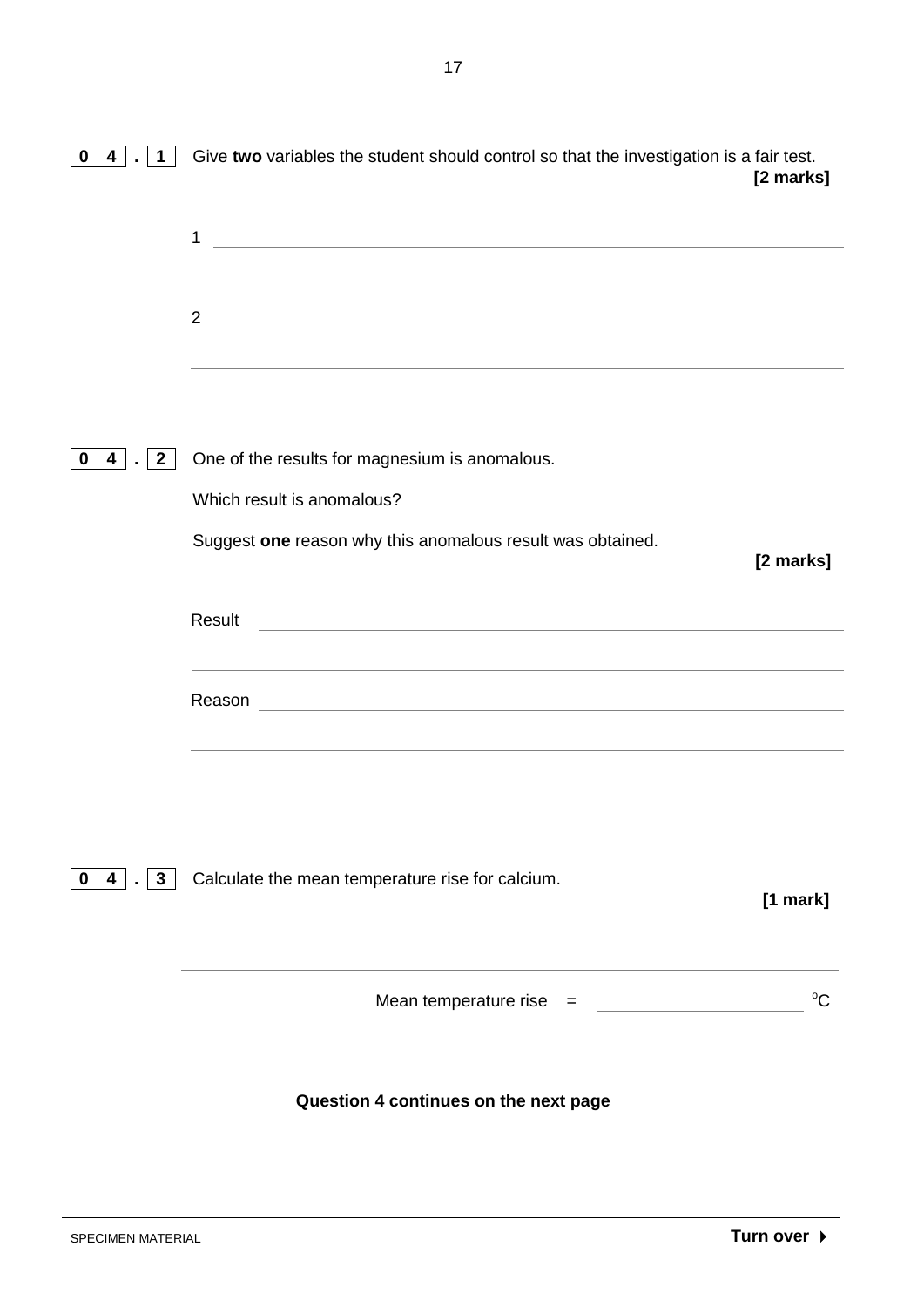| 4<br>4                | The temperature rose when the metals were added to sulfuric acid.                              |
|-----------------------|------------------------------------------------------------------------------------------------|
|                       | Give one other observation that might be made when the metal was added to<br>sulfuric acid.    |
|                       | How would this observation be different for the different metals?                              |
|                       | [2 marks]                                                                                      |
|                       |                                                                                                |
|                       |                                                                                                |
|                       |                                                                                                |
|                       |                                                                                                |
| 5<br>4<br>$\mathbf 0$ | Aluminium is more reactive than iron and zinc but less reactive than calcium and<br>magnesium. |
|                       | Predict the temperature rise when aluminium is reacted with dilute hydrochloric acid.          |

 $Temperature$  rise  $=$  $\rm ^{\circ}C$ 

**[1 mark]**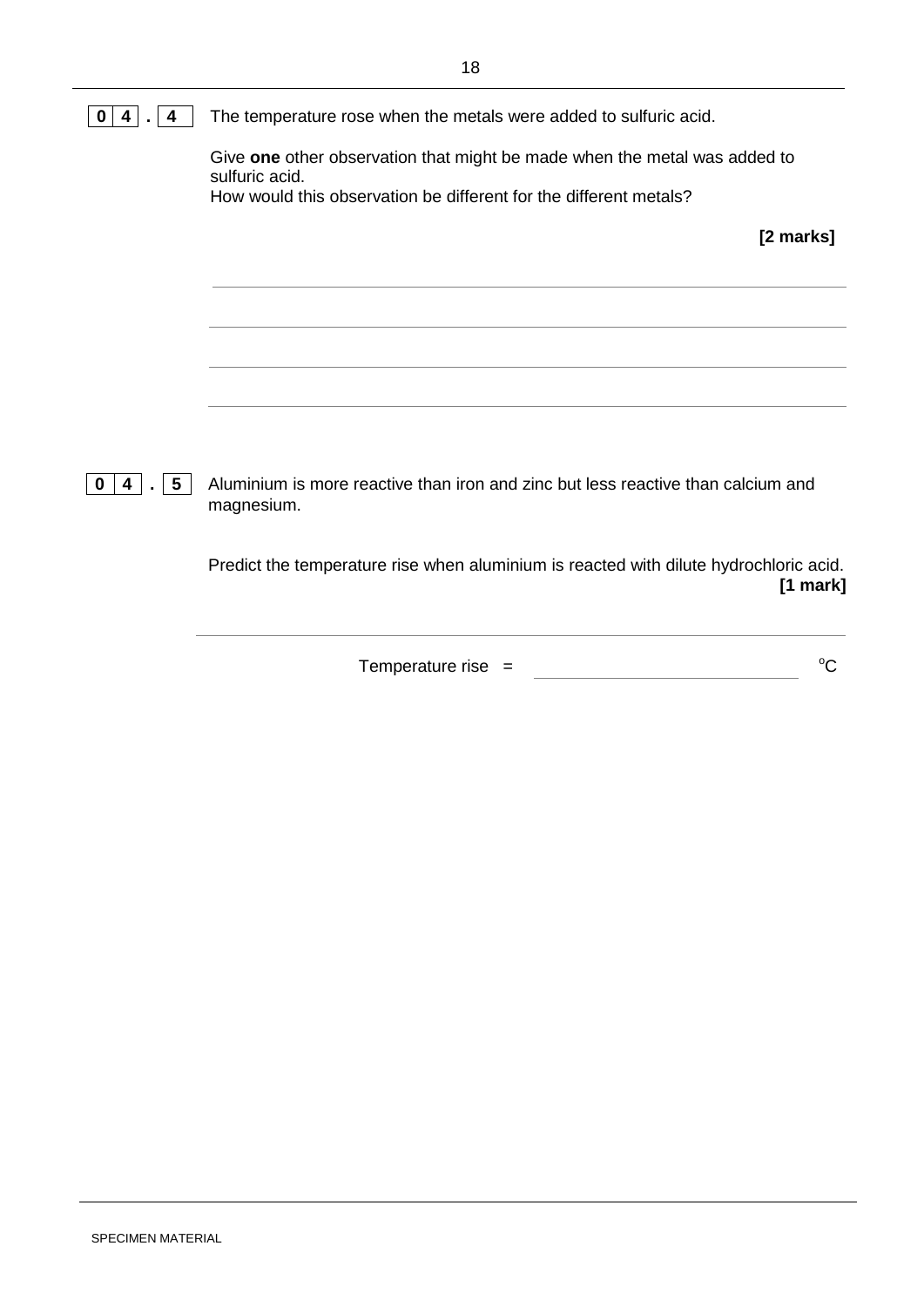**Turn over for the next question**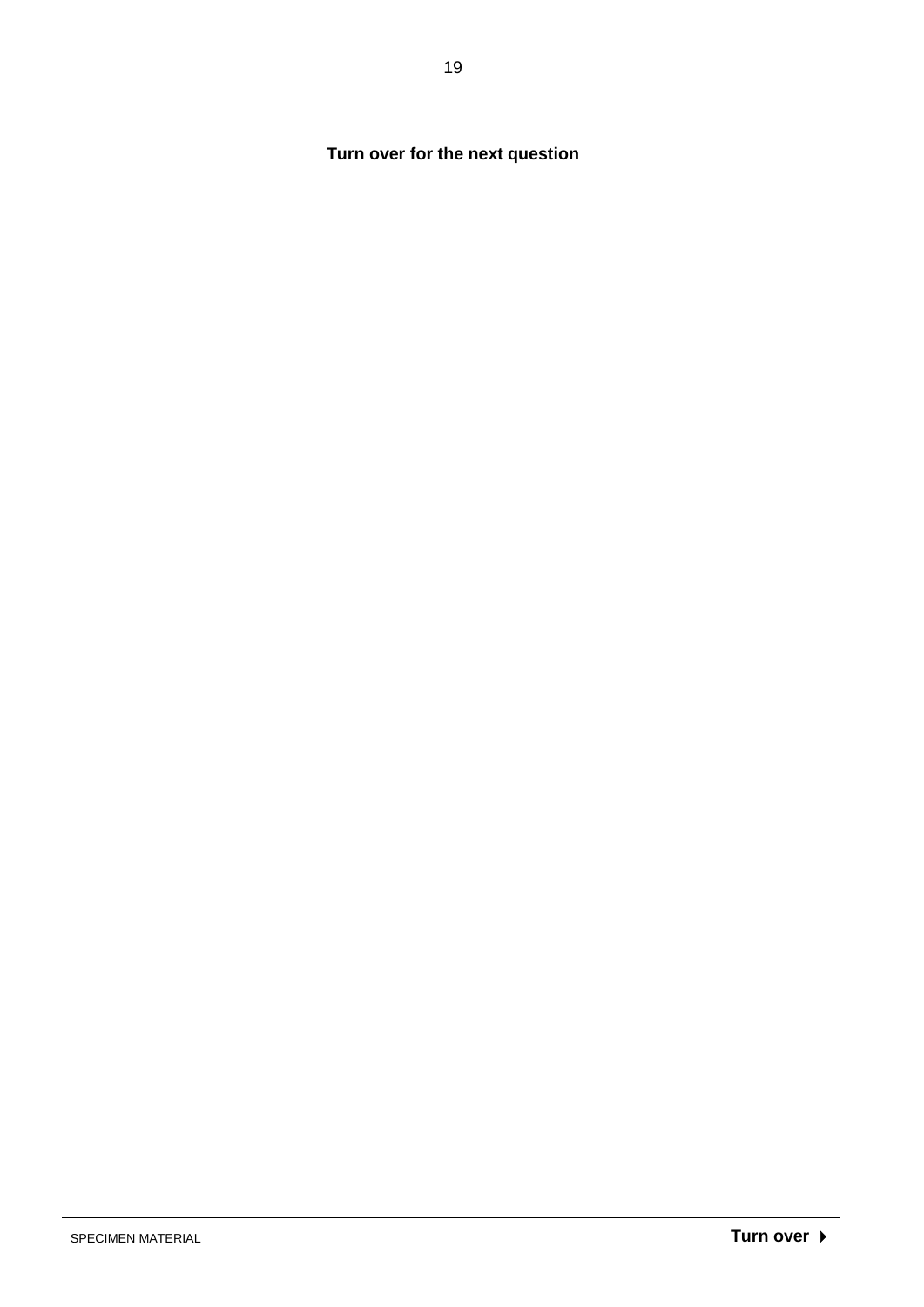**0 5 Figure 8** shows magnesium burning in air.







How can you tell that a chemical reaction is taking place?

 **[1 mark]**

**0 5 . 2** Name the product from the reaction of magnesium in **Figure 8**.

 **[1 mark]**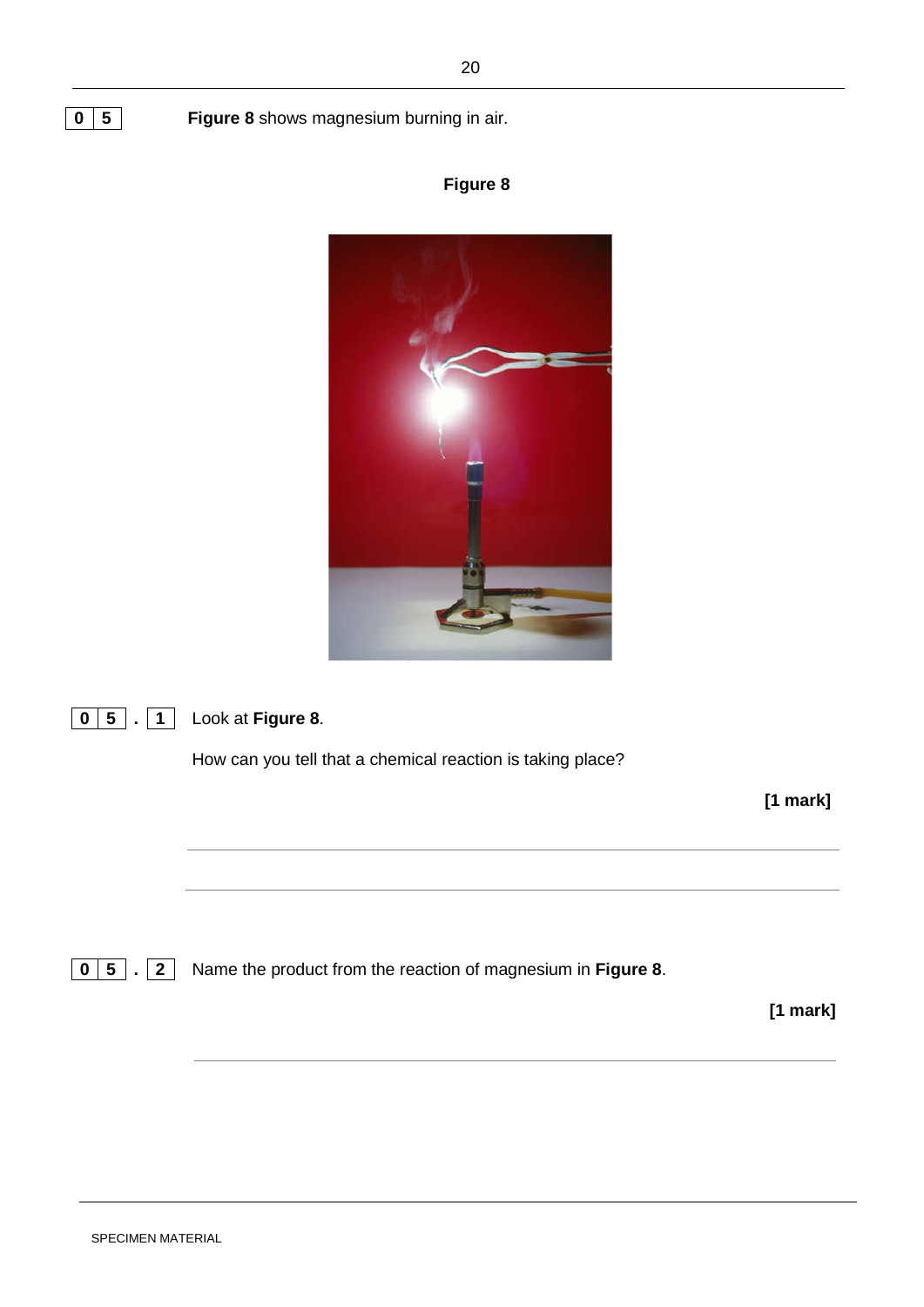| $\boxed{0}$ $\boxed{5}$ . $\boxed{3}$ The magnesium needed heating before it would react. |
|-------------------------------------------------------------------------------------------|
|-------------------------------------------------------------------------------------------|

| What conclusion can you draw from this?   | $[1$ mark] |
|-------------------------------------------|------------|
| Tick one box.                             |            |
|                                           |            |
| The reaction is reversible                |            |
| The reaction has a high activation energy |            |
| The reaction is exothermic                |            |
| Magnesium has a high melting point        |            |

**0 5 . 4** A sample of the product from the reaction in **Figure 8** was added to water and shaken.

Universal indicator was added.

The universal indicator turned blue.

What is the pH value of the solution?

Tick **one** box.

| 1 |  |
|---|--|
| 4 |  |
| 7 |  |
| 9 |  |

**Question 5 continues on the next page**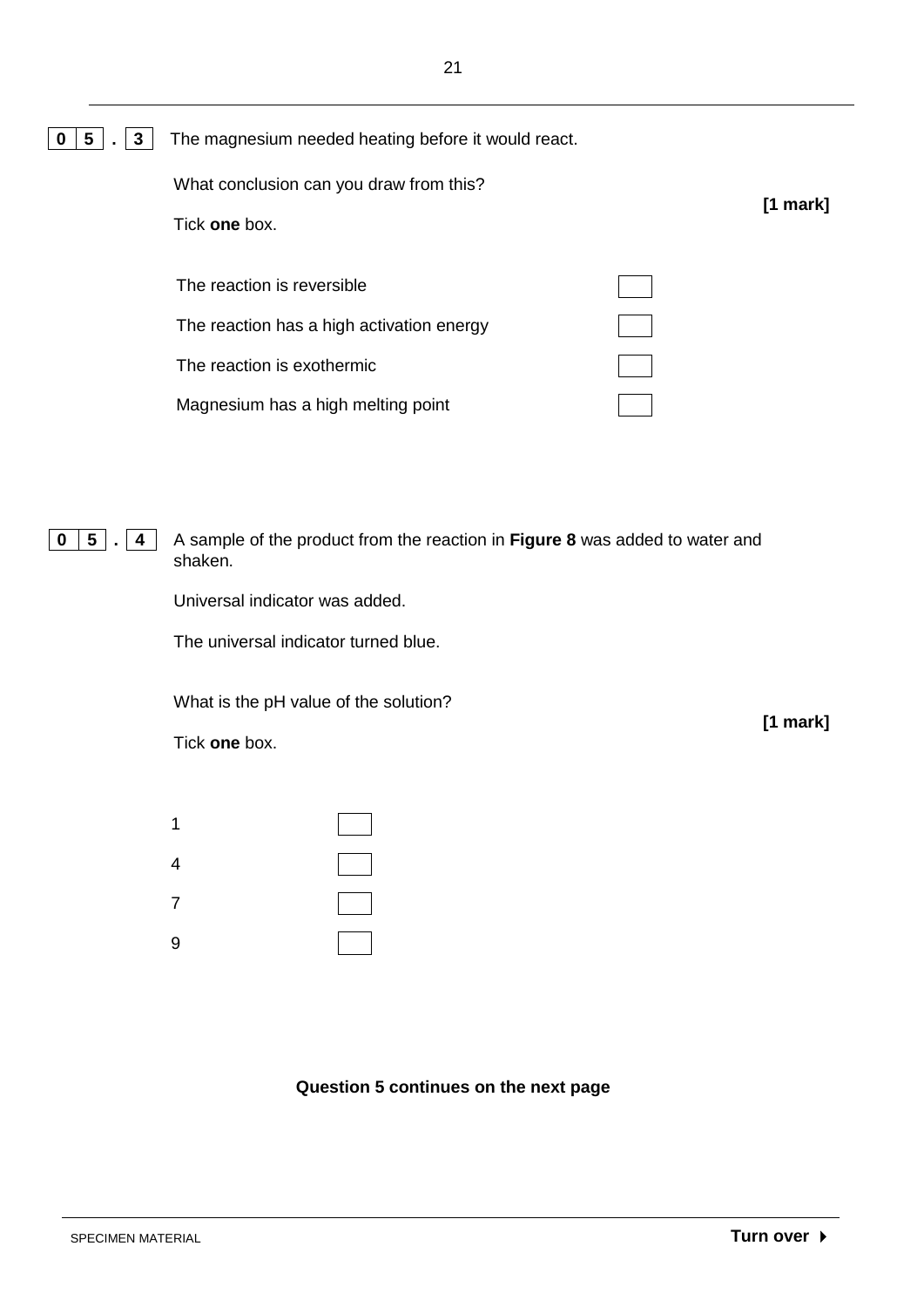**0 5 . 5** Why are nanoparticles effective in very small quantities?

| Tick one box.                                 | $[1$ mark] |
|-----------------------------------------------|------------|
|                                               |            |
| They are elements                             |            |
| They are highly reactive                      |            |
| They have a low melting point                 |            |
| They have a high surface area to volume ratio |            |

**0 5 . 6** Give **one** advantage of using nanoparticles in sun creams.

 **[1 mark]**

**0 5 . 7** Give **one** disadvantage of using nanoparticles in sun creams.

#### **[1 mark]**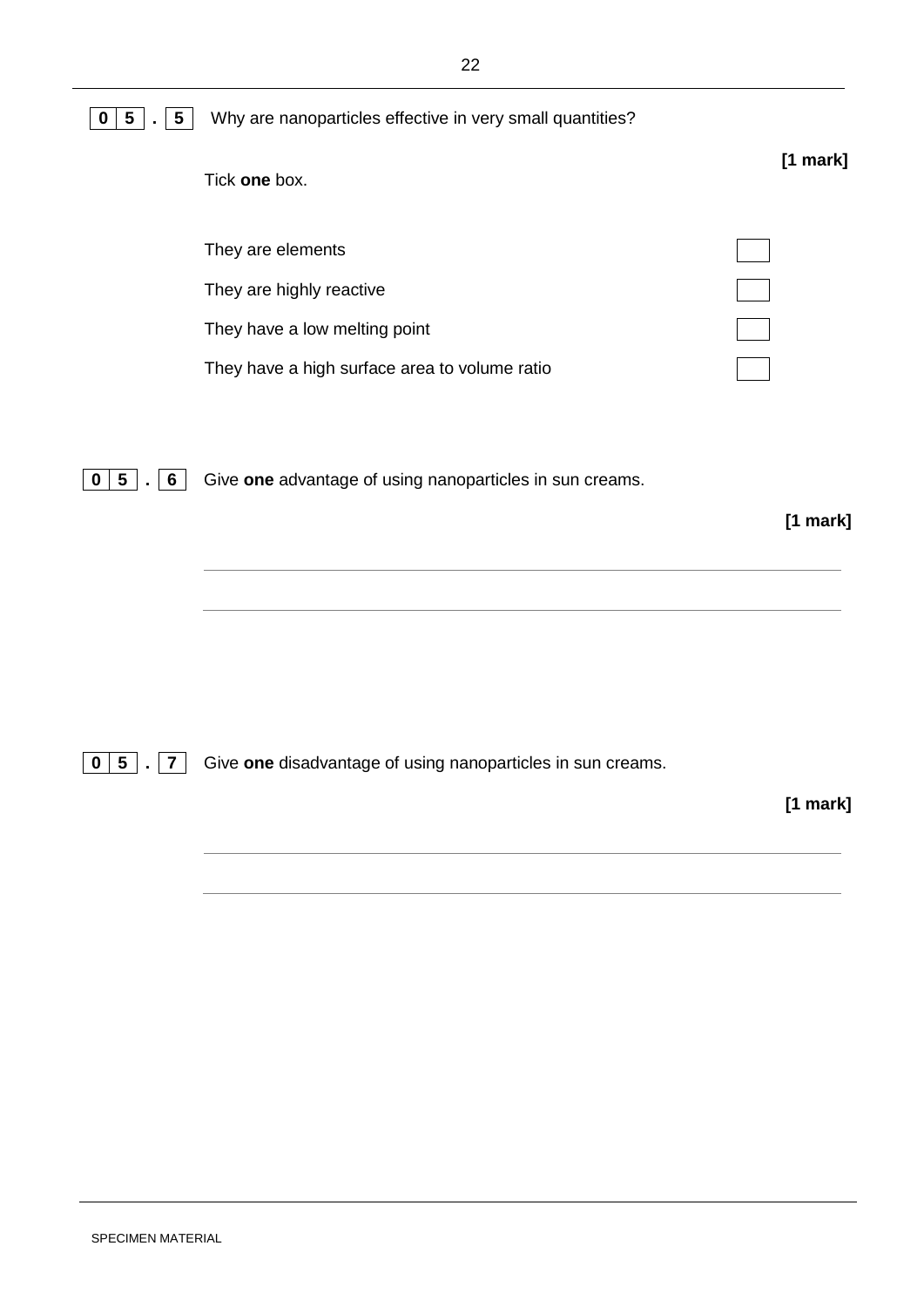#### **0 5 . 8** A coarse particle has a diameter of 1 × 10<sup>−</sup><sup>6</sup> m. A nanoparticle has a diameter of 1.6  $\times$  10<sup>−9</sup> m.

Calculate how many times bigger the diameter of the coarse particle is than the diameter of the nanoparticle.

**[2 marks]**

**Turn over for the next question**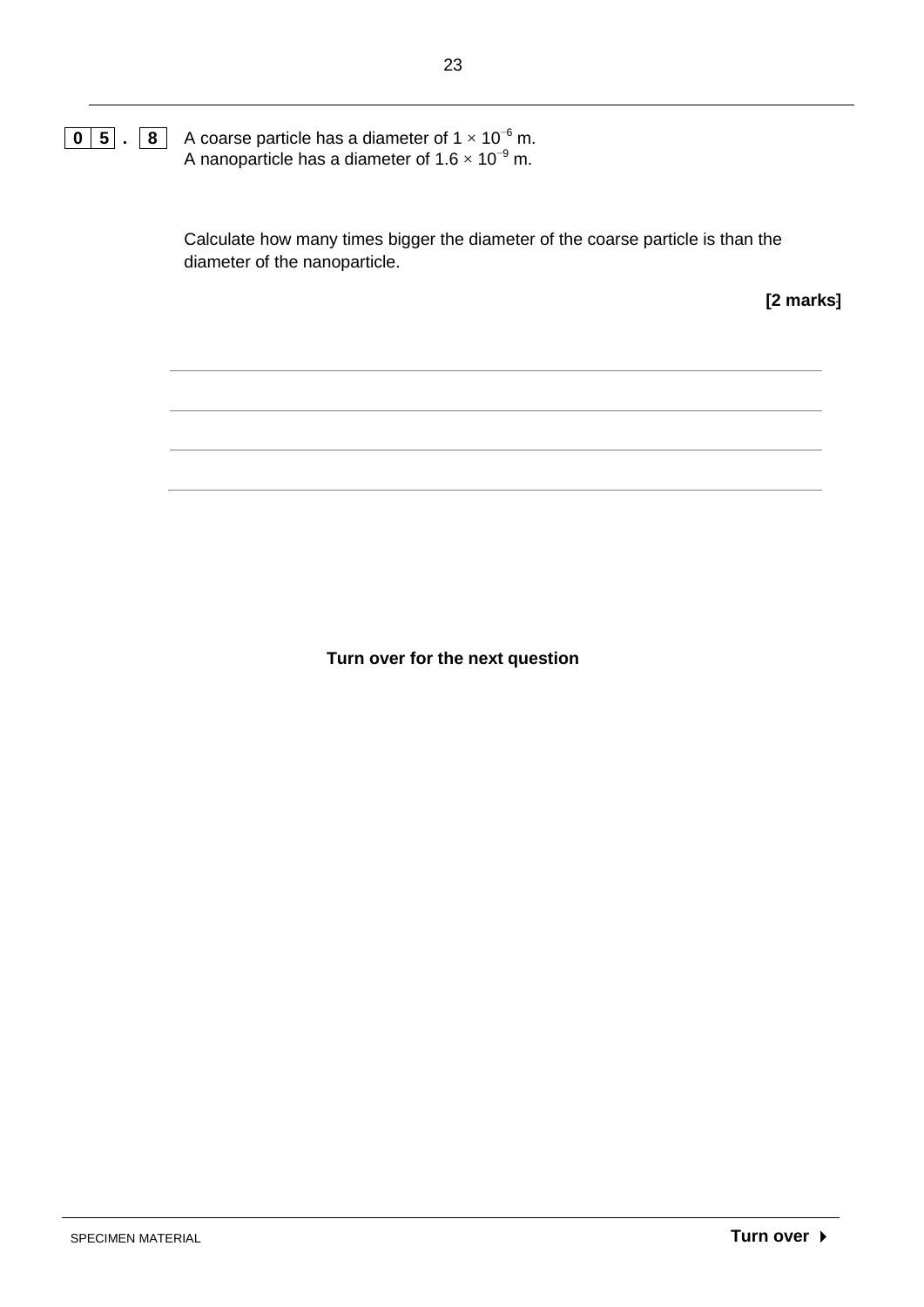**0** 6 **6** A student investigated the reaction of copper carbonate with dilute sulfuric acid.

The student used the apparatus shown in **Figure 9**.



**Balance** 

**0 6 . 1** Complete the state symbols in the equation.

 **[2 marks]**

$$
CuCO_{3} (.....) + H_{2}SO_{4} (aq) \rightarrow CuSO_{4} (aq) + H_{2}O (.....) + CO_{2} (g)
$$

$$
\boxed{0 \mid 6} \ .
$$

**2 Why did the balance reading decrease during the reaction? [1 mark]** Tick **one** box.

The copper carbonate broke down. A salt was produced in the reaction. A gas was lost from the flask. Water was produced in the reaction.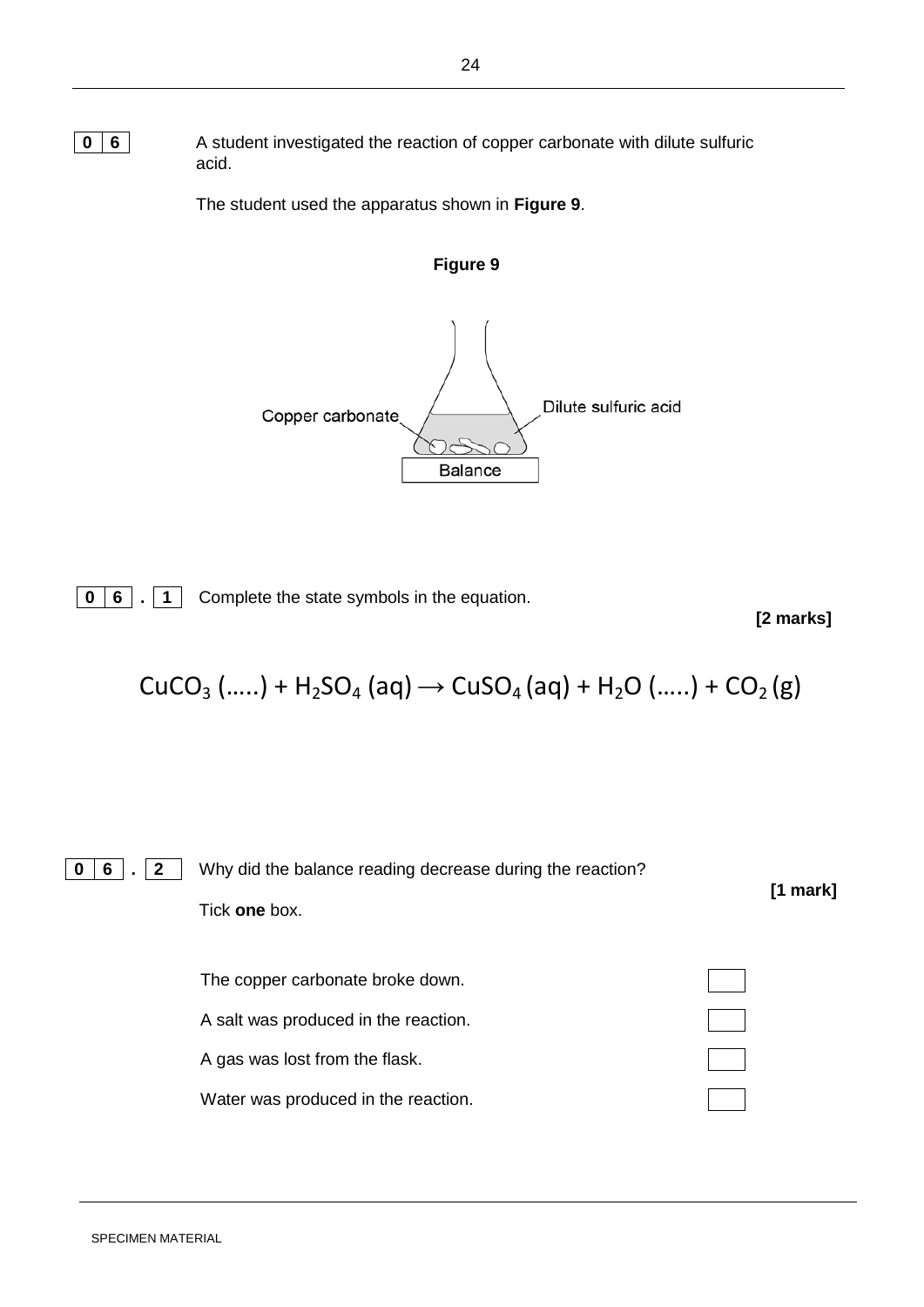**0 6 . 3** Describe a safe method for making pure crystals of copper sulfate from copper carbonate and dilute sulfuric acid. Use the information in **Figure 9** to help you.

In your method you should name all of the apparatus you will use.

**[6 marks]**

**Question 6 continues on the next page**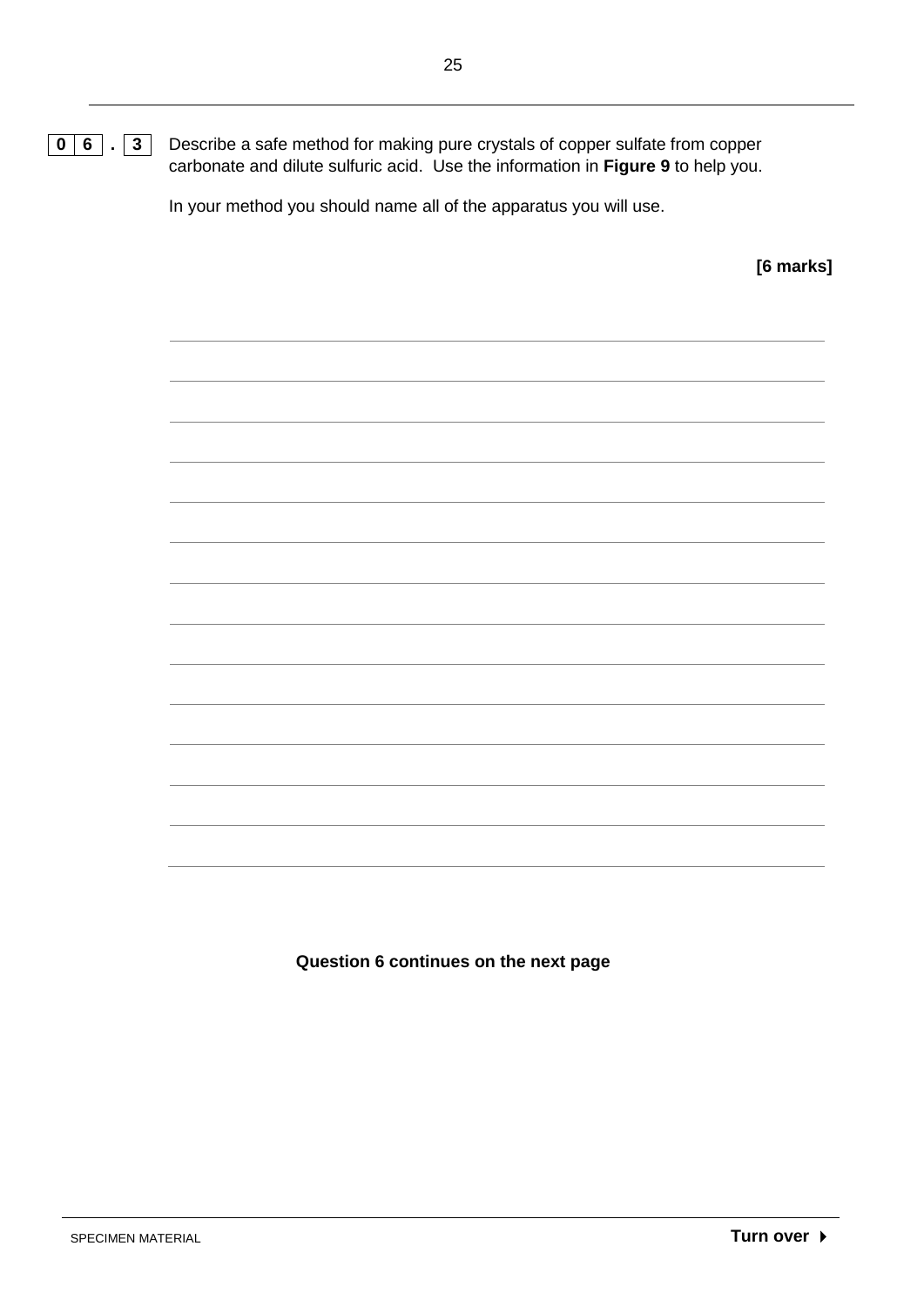**0 6 . 4** The percentage atom economy for a reaction is calculated using:

Relative formula mass of desired product from equation  $\times$  100 Sum of relative formula masses of all reactants from equation

The equation for the reaction of copper carbonate and sulfuric acid is:

 $CuCO<sub>3</sub> + H<sub>2</sub>SO<sub>4</sub> \rightarrow CuSO<sub>4</sub> + H<sub>2</sub>O + CO<sub>2</sub>$ 

Relative formula masses :  $CuCO_3 = 123.5$ ;  $H_2SO_4 = 98.0$ ;  $CuSO_4 = 159.5$ 

Calculate the percentage atom economy for making copper sulfate from copper carbonate.

 **[3 marks]**

Atom economy =  $\frac{1}{2}$ %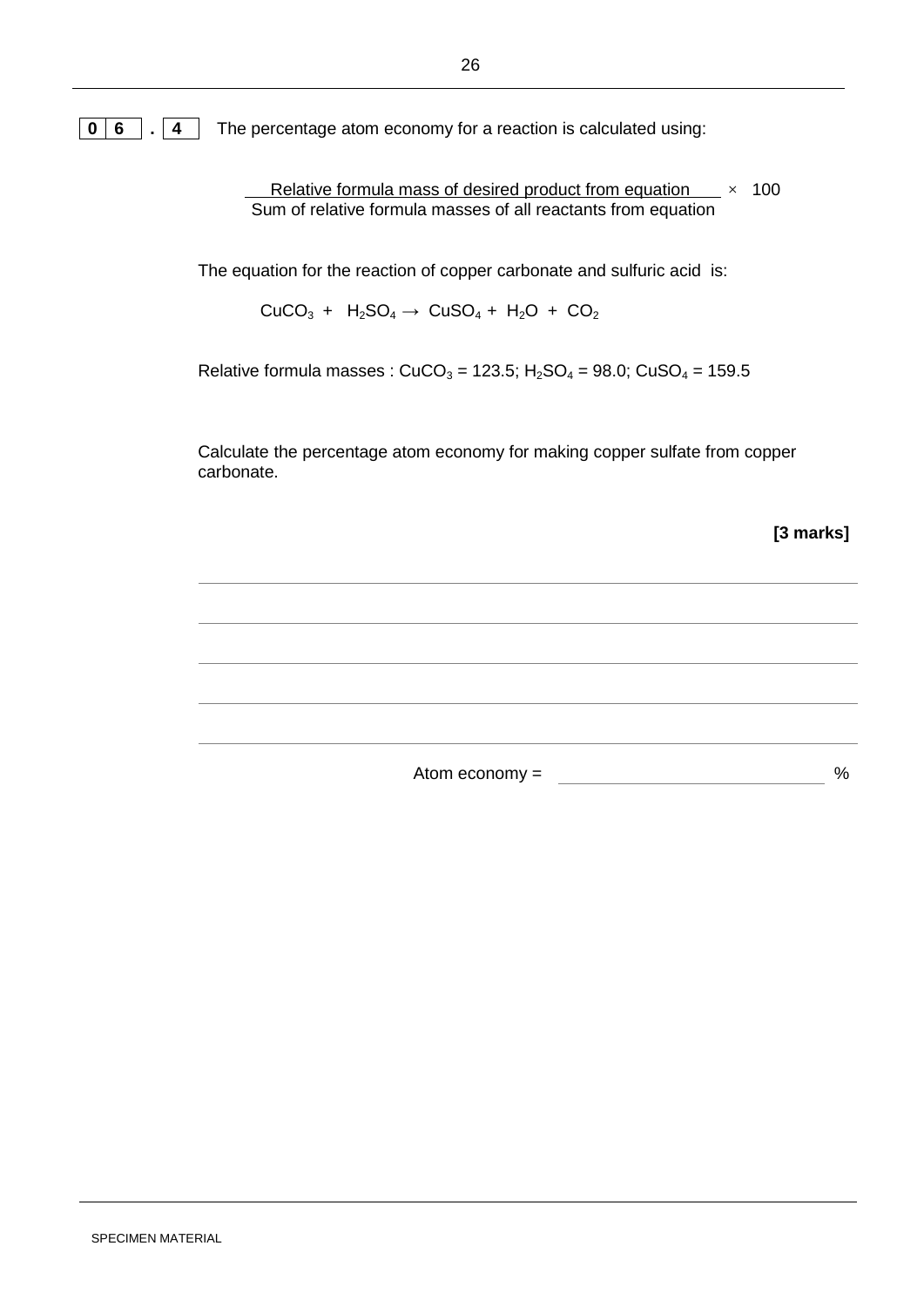**[1 mark]**

**Turn over for the next question**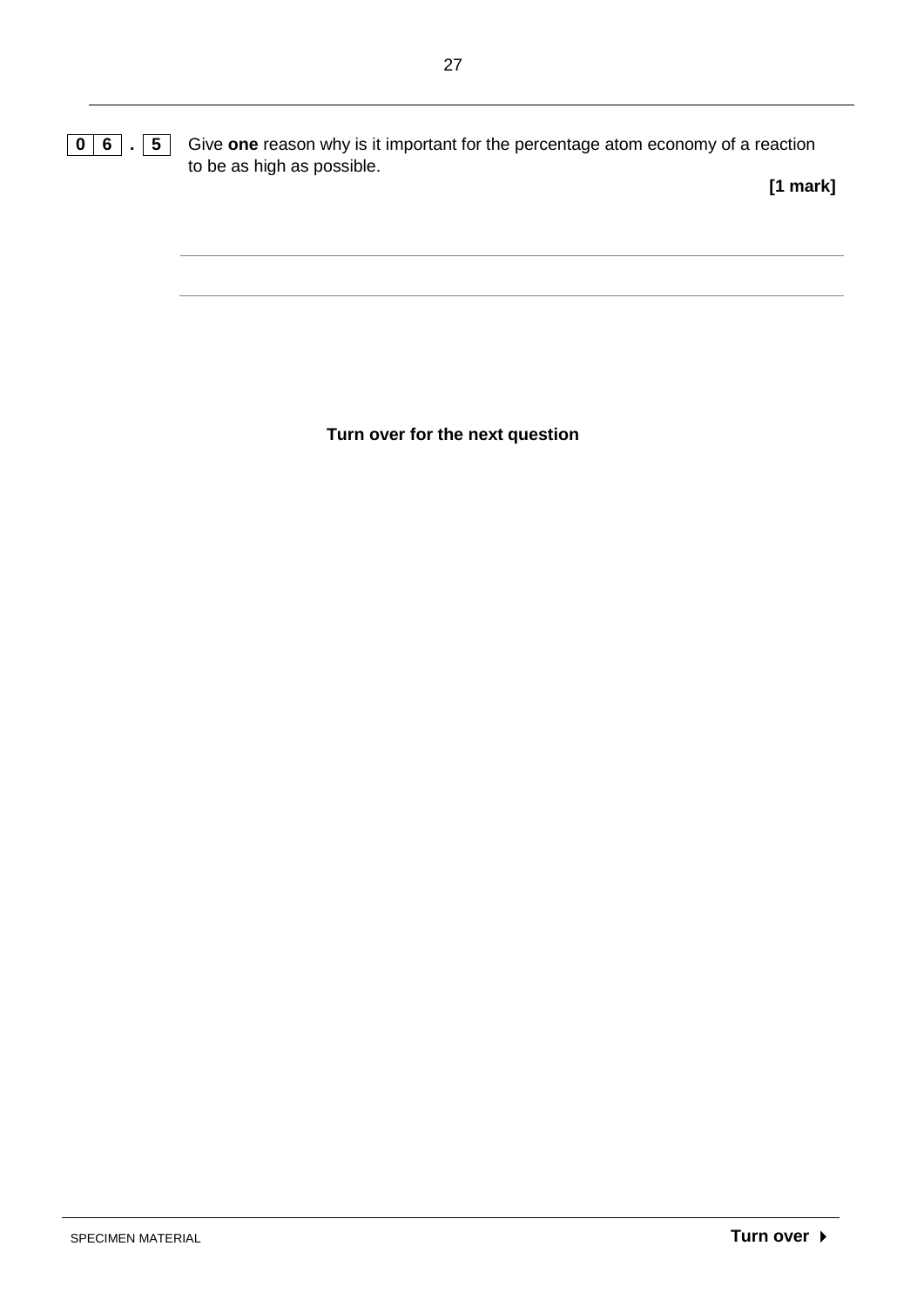**0 7** The electronic structure of the atoms of five elements are shown in **Figure 10**.

The letters are **not** the symbols of the elements.



Choose the element to answer questions **07.1** to **07.5**. Each element can be used once, more than once or not at all.

Use the periodic table to help you.

| 0                      | Which element is hydrogen?  |            |
|------------------------|-----------------------------|------------|
|                        | Tick one box.               | $[1$ mark] |
|                        | E<br>В<br>C<br>D<br>A       |            |
| 7<br>$\mathbf{2}$<br>0 | Which element is a halogen? | $[1$ mark] |
|                        | Tick one box.               |            |
|                        | Е<br>B<br>C<br>D<br>A       |            |
|                        |                             |            |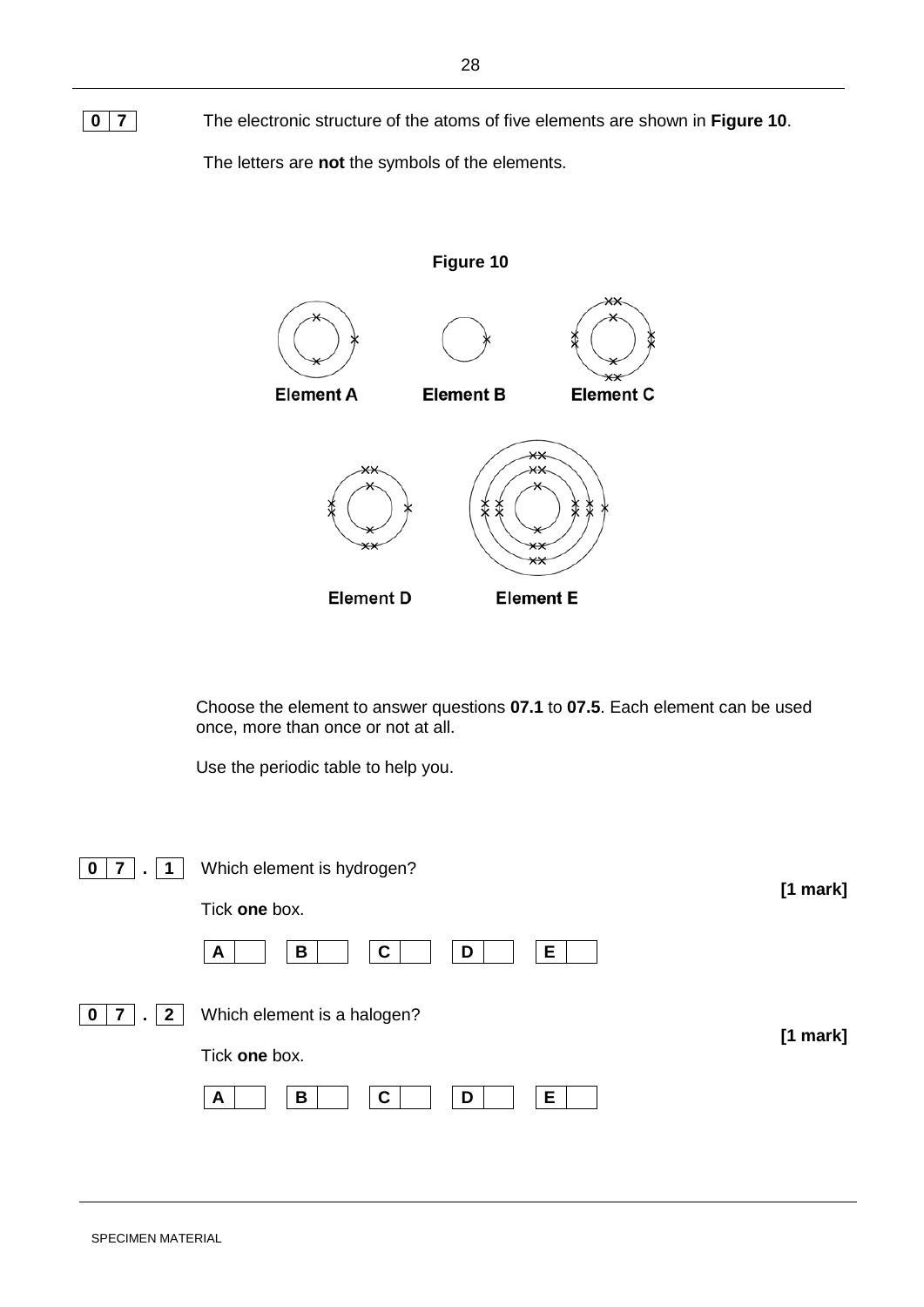| 3 | Which element is a metal in the same group of the periodic table as element A?<br>Tick one box.<br>Е<br>B<br>С<br>D | $[1$ mark] |
|---|---------------------------------------------------------------------------------------------------------------------|------------|
|   | Which element exists as single atoms?<br>Tick one box.<br>Е<br>С<br>В<br>D<br>A                                     | $[1$ mark] |

**0 7 . 5** There are two isotopes of element **A**. Information about the two isotopes is shown in **Table 4**.

#### **Table 4**

| Mass number of the isotope |      |     |
|----------------------------|------|-----|
| Percentage abundance       | 92.5 | 1.5 |

Relative atomic mass  $=$ 

Use the information in **Table 4** to calculate the relative atomic mass of element **A**. Give your answer to 2 decimal places.

**[4 marks]**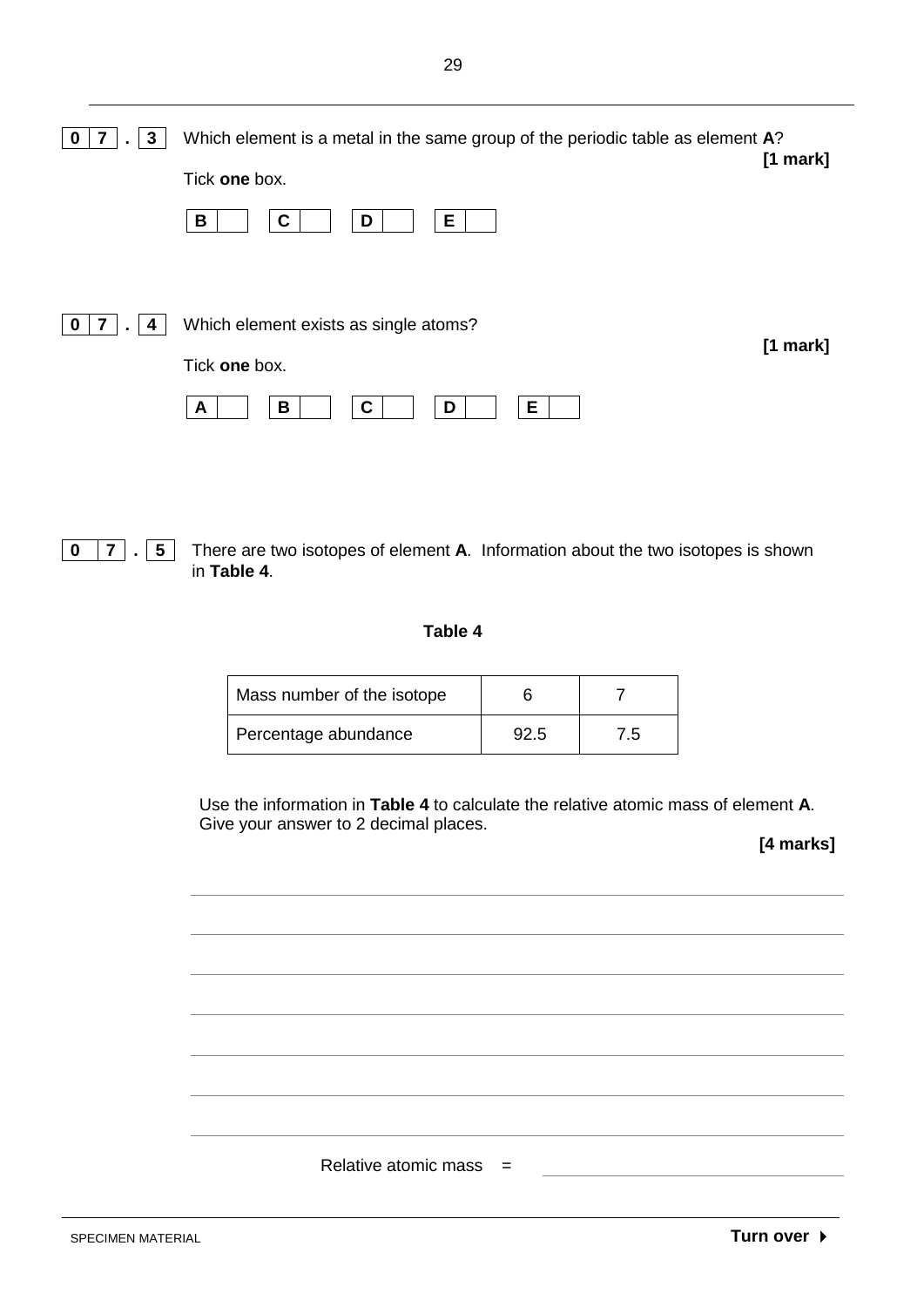| 8 | An atom of aluminium has the symbol $27$ Al                                   | 13 |             |
|---|-------------------------------------------------------------------------------|----|-------------|
| 8 | Give the number of protons, neutrons and electrons in this atom of aluminium. |    |             |
|   |                                                                               |    | $[3$ marks] |
|   | Number of protons                                                             |    |             |
|   | Number of neutrons                                                            |    |             |

**0 8 . 2** Why is aluminium positioned in Group 3 of the periodic table?

Number of electrons

 **[1 mark]**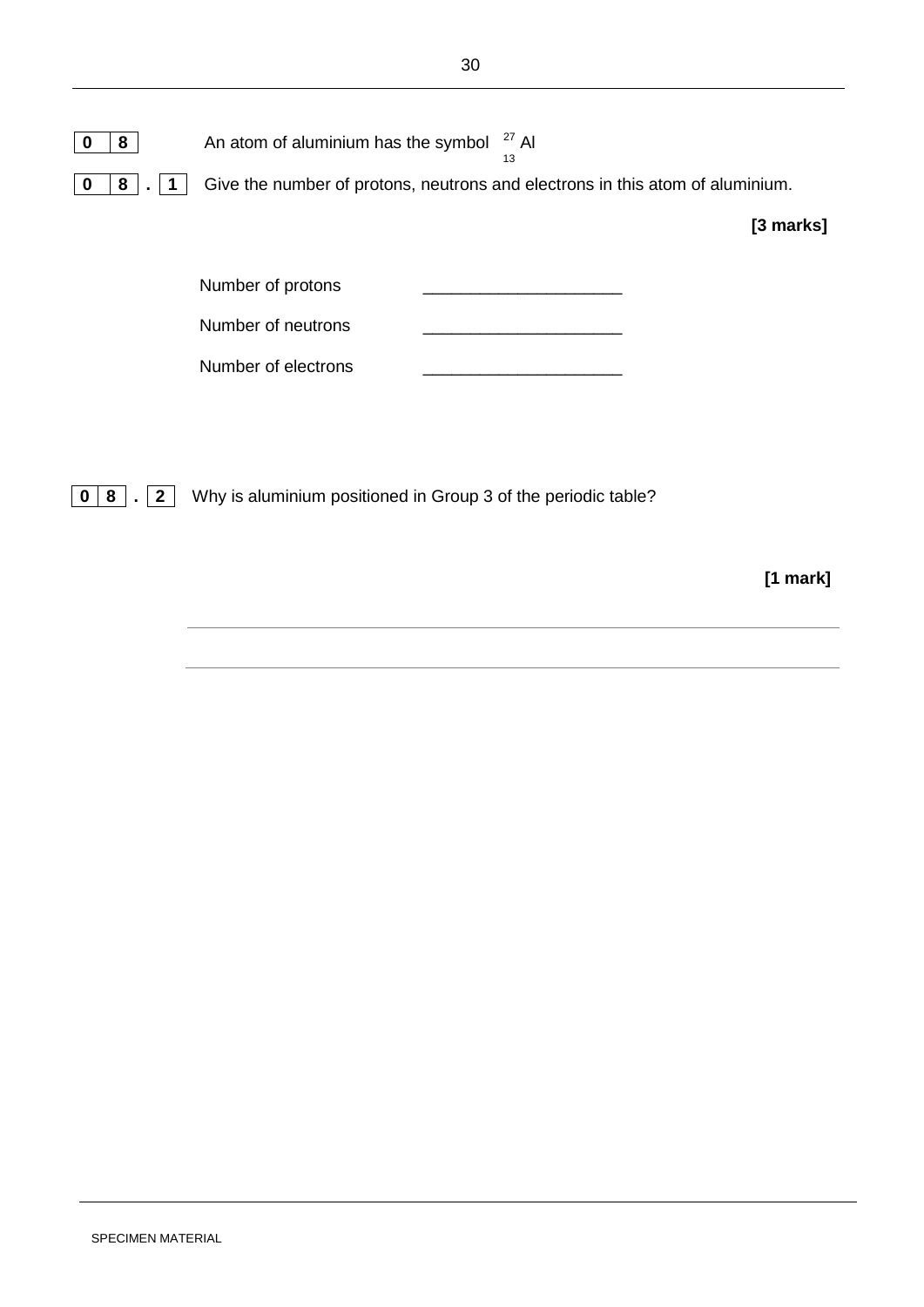**0 8**  $\overline{3}$  In the periodic table, the transition elements and Group 1 elements are metals.

Some of the properties of two transition elements and two Group 1 elements are shown in **Table 5**.

|                                       | <b>Transition elements</b>                                                    |                                                                         | <b>Group 1 elements</b> |                   |
|---------------------------------------|-------------------------------------------------------------------------------|-------------------------------------------------------------------------|-------------------------|-------------------|
|                                       | Chromium                                                                      | <b>Iron</b>                                                             | Sodium                  | Caesium           |
| <b>Melting point</b><br>$in^{\circ}C$ | 1857                                                                          | 1535                                                                    | 98                      | 29                |
| <b>Formula of</b><br>oxides           | CrO<br>Cr <sub>2</sub> O <sub>3</sub><br>CrO <sub>2</sub><br>CrO <sub>3</sub> | FeO<br>Fe <sub>2</sub> O <sub>3</sub><br>Fe <sub>3</sub> O <sub>4</sub> | Na <sub>2</sub> O       | Cs <sub>2</sub> O |

#### **Table 5**

Use your own knowledge **and** the data in **Table 5** to compare the chemical and physical properties of transition elements and Group 1 elements.

**[6 marks]**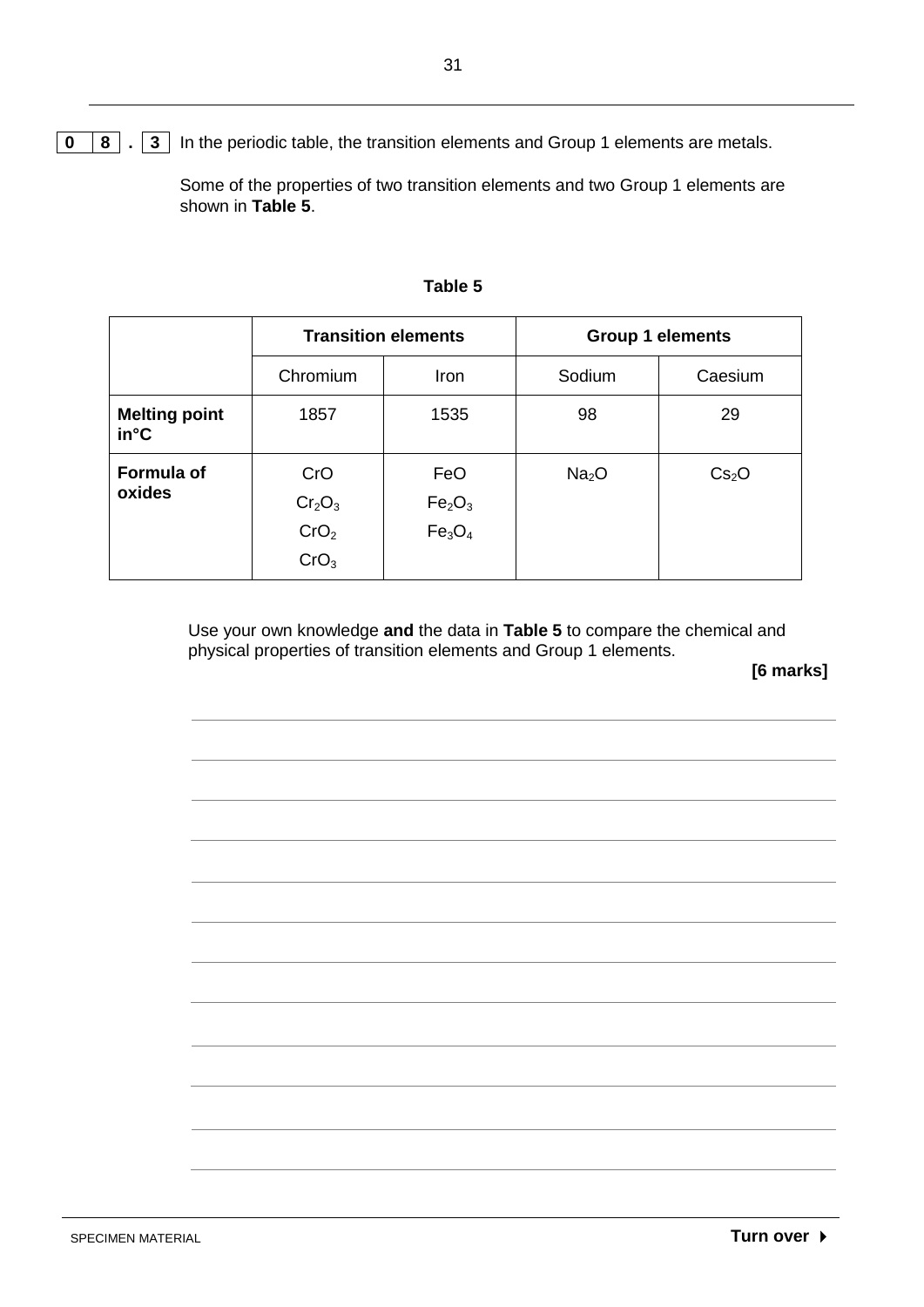**0 9 Figure 11** shows the outer electrons in an atom of the Group 1 element potassium and in an atom of the Group 6 element sulfur.



**0 9 . 1** Potassium forms an ionic compound with sulfur.

Describe what happens when **two** atoms of potassium react with **one** atom of sulfur. Give your answer in terms of electron transfer.

Give the formulae of the ions formed.

**[5 marks]**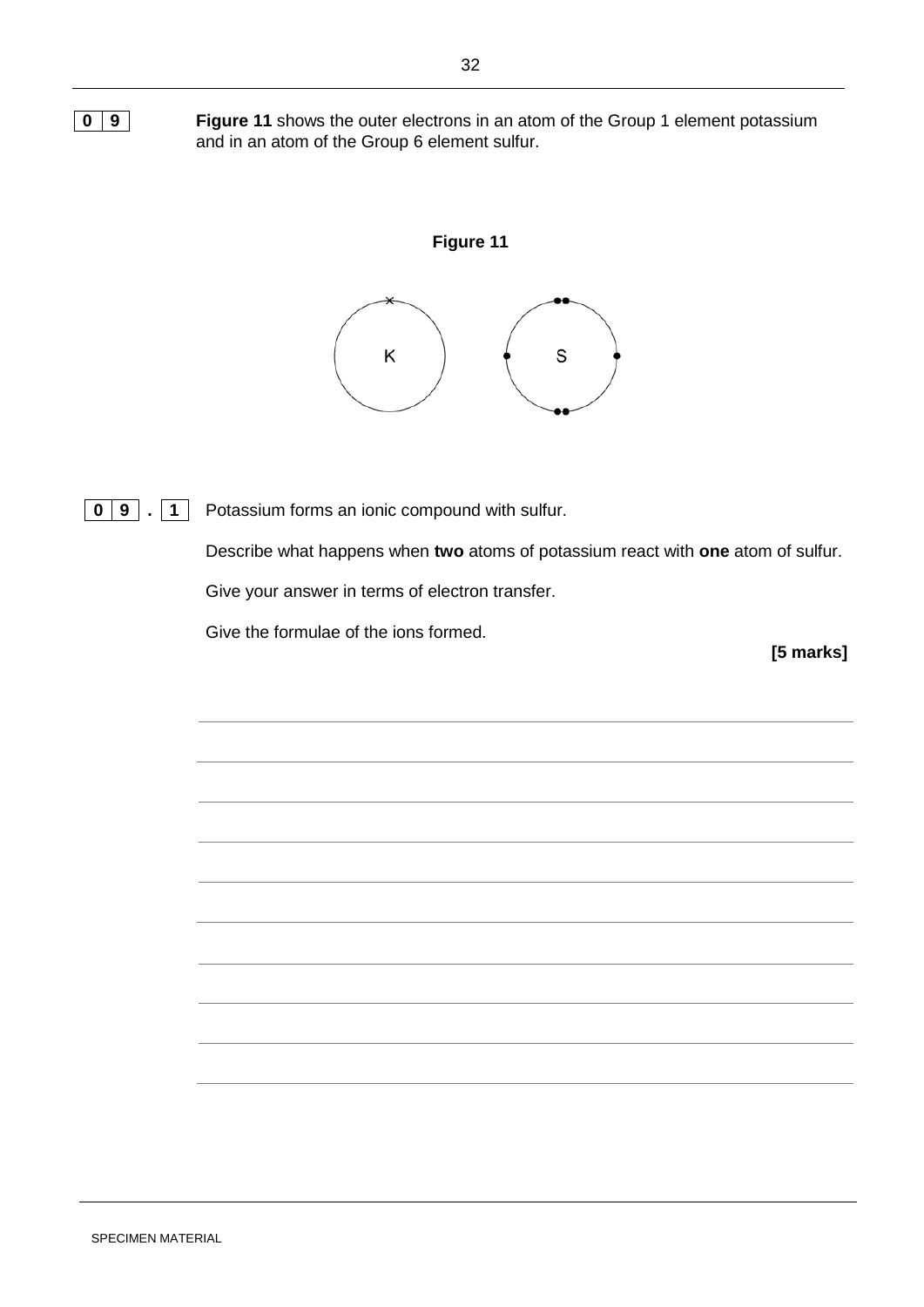**0 9**  $\boxed{2}$  The structure of potassium sulfide can be represented using the ball and stick model in **Figure 12**.





The ball and stick model is **not** a true representation of the structure of potassium sulfide.

Give **one** reason why.

 **[1 mark]**

**Question 9 continues on the next page**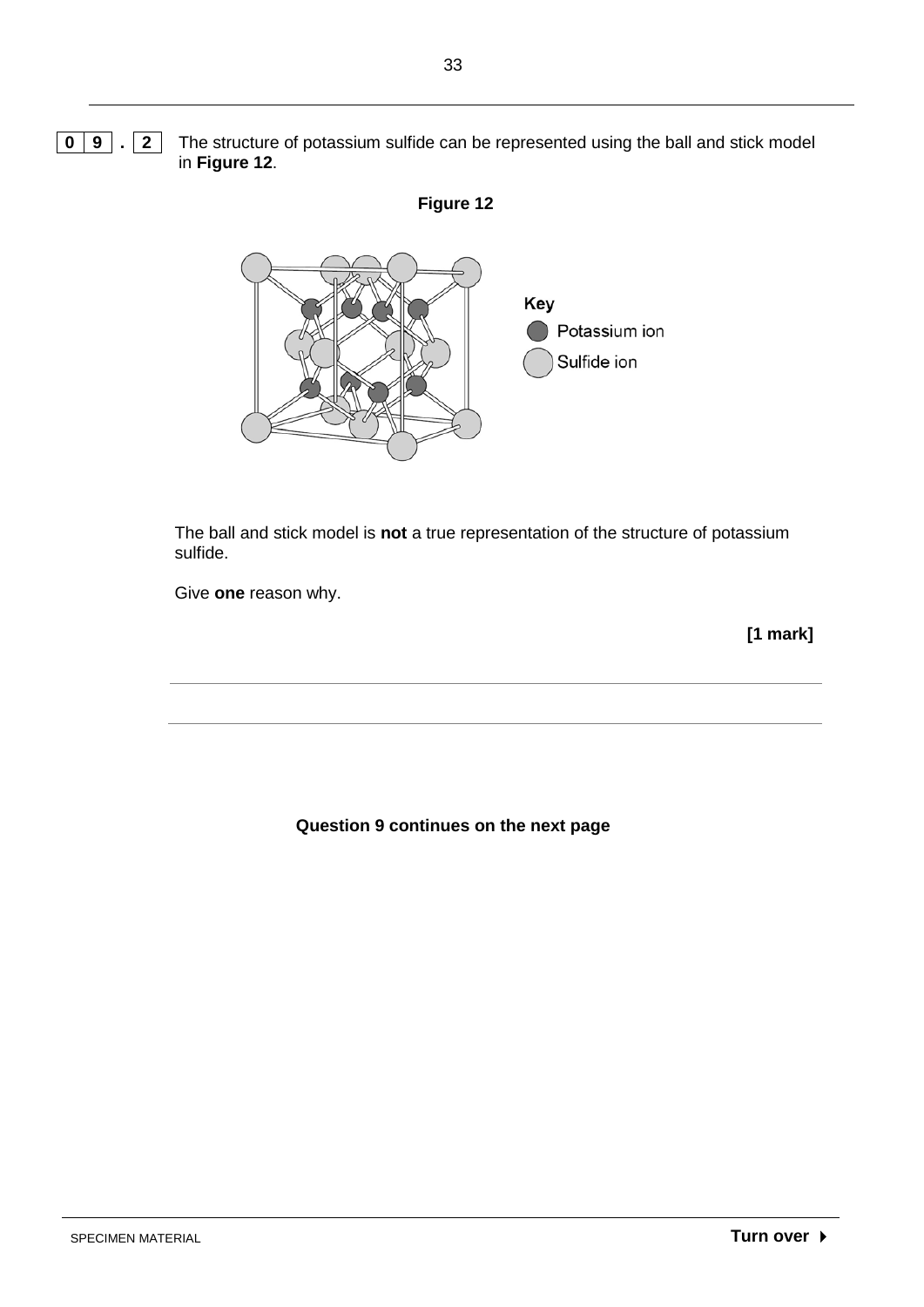#### **0 9 . 3** Sulfur can also form covalent bonds.

Complete the dot and cross diagram to show the covalent bonding in a molecule of hydrogen sulfide.

Show the outer shell electrons only.

**[2 marks]**



**0 9**  $\overline{9}$  **4** Calculate the relative formula mass  $(M<sub>r</sub>)$  of aluminium sulfate Al<sub>2</sub>(SO<sub>4</sub>)<sub>3</sub>

Relative atomic masses  $(A<sub>r</sub>)$ : oxygen = 16; aluminium = 27; sulfur = 32

 **[2 marks]**

Relative formula mass  $=$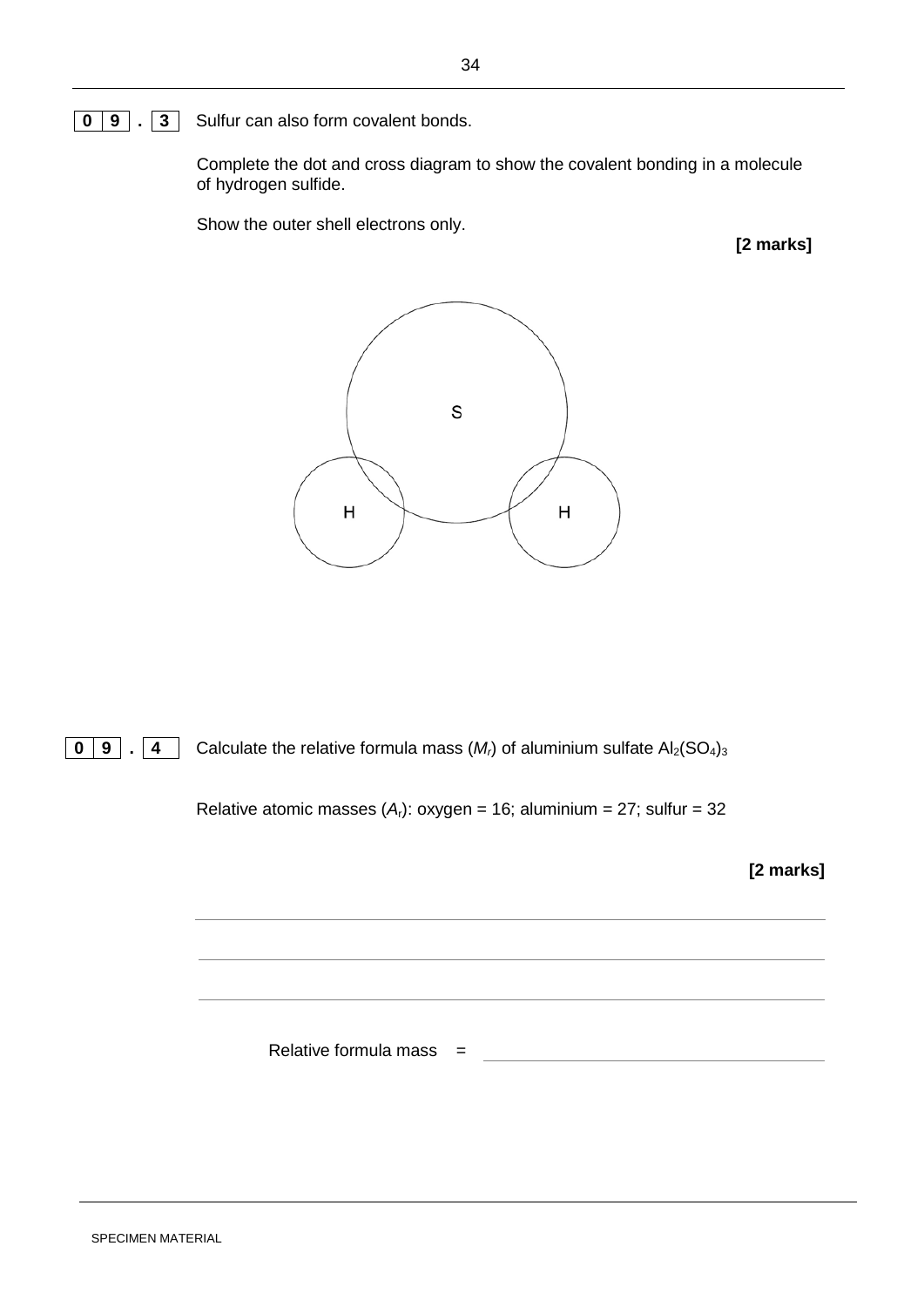**0 9 . 5** Covalent compounds such as hydrogen sulfide have low melting points and do **not** conduct electricity when molten.

Draw **one** line from each property to the explanation of the property.

**[2 marks]**

### Property

#### **Explanation** of property

Electrons are free to move

There are no charged particles free to move

> lons are free to move

Weak intermolecular forces of attraction

Bonds are weak

Bonds are strong

Low melting point

Does not conduct electricity when molten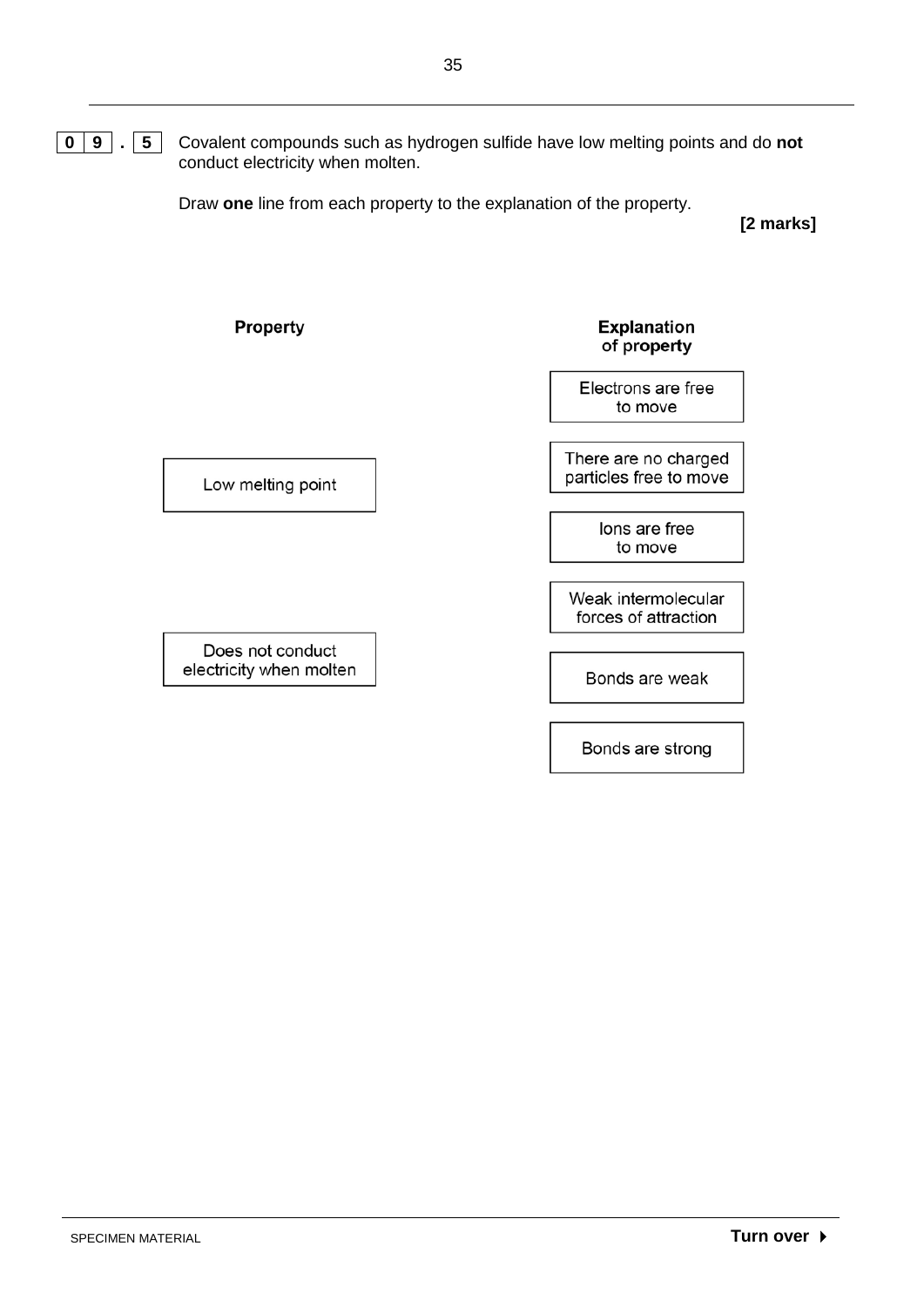#### **0 9 . 6** Ionic compounds such as potassium sulfide have high boiling points and conduct electricity when dissolved in water.

Draw **one** line from each property to the explanation of the property.

**[2 marks]**

Property Explanation of property Electrons are free to move There are no charged particles free to move High boiling point lons are free to move Weak intermolecular forces of attraction

Conduct electricity when molten

Bonds are weak

Bonds are strong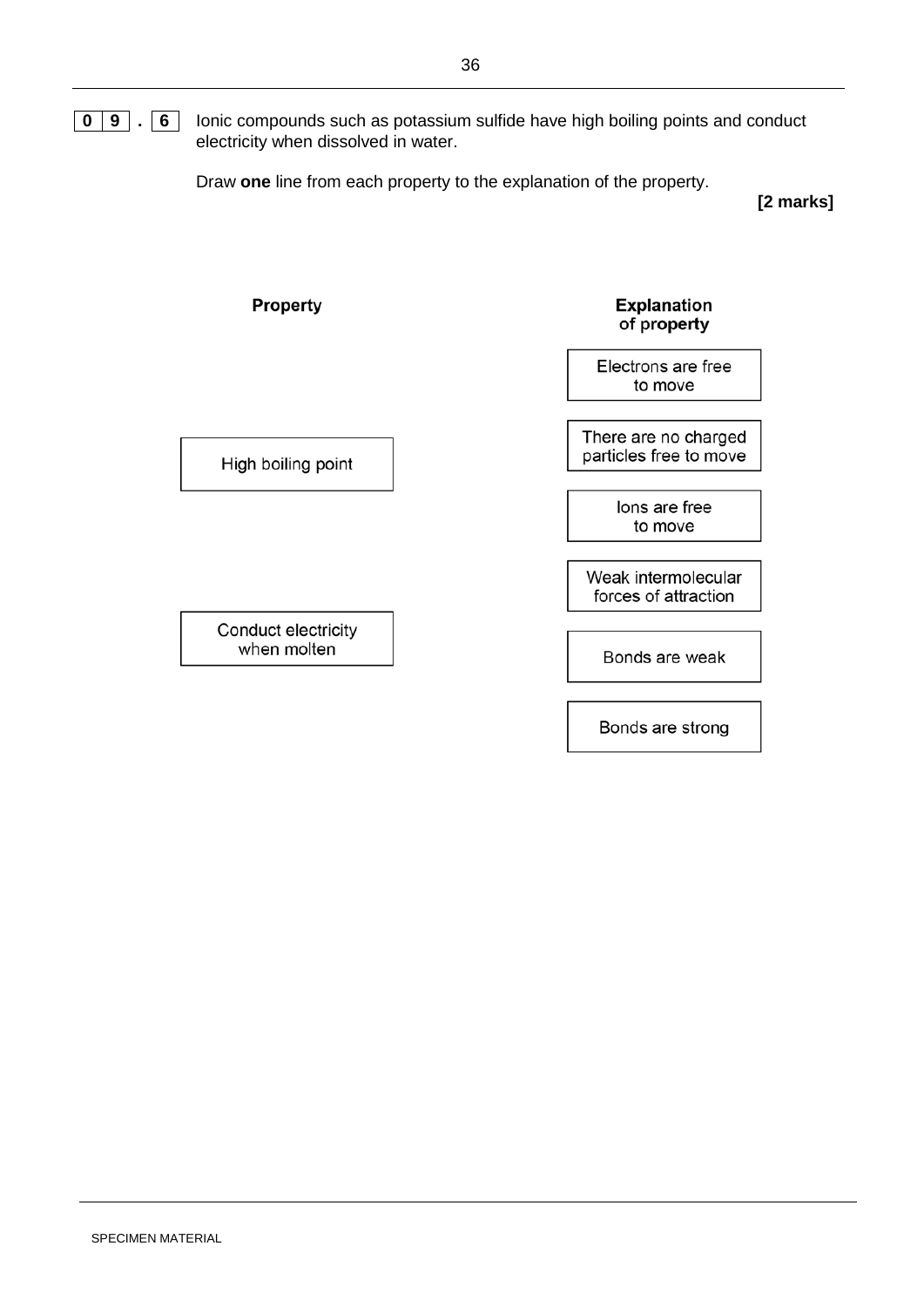| 1 0 | Rock salt is a mixture of sand and salt. |
|-----|------------------------------------------|
|     |                                          |

Salt dissolves in water. Sand does **not** dissolve in water.

Some students separated rock salt.

This is the method used.

- 1. Place the rock salt in a beaker.
- 2. Add 100  $cm<sup>3</sup>$  of cold water.
- 3. Allow the sand to settle to the bottom of the beaker.
- 4. Carefully pour the salty water into an evaporating dish.
- 5. Heat the contents of the evaporating dish with a Bunsen burner until salt crystals start to form.

| 1   0   .   1   Suggest one improvement to step 2 to make sure all the salt is dissolved in the |
|-------------------------------------------------------------------------------------------------|
| water.                                                                                          |

 **[1 mark]**

**1 0 . 2** The salty water in step 4 still contained very small grains of sand.

**1 0 . 3** Suggest **one** safety precaution the students should take in step 5.

Suggest **one** improvement to step 4 to remove all the sand.

 **[1 mark]**

 **[1 mark]**

**Question 10 continues on the next page**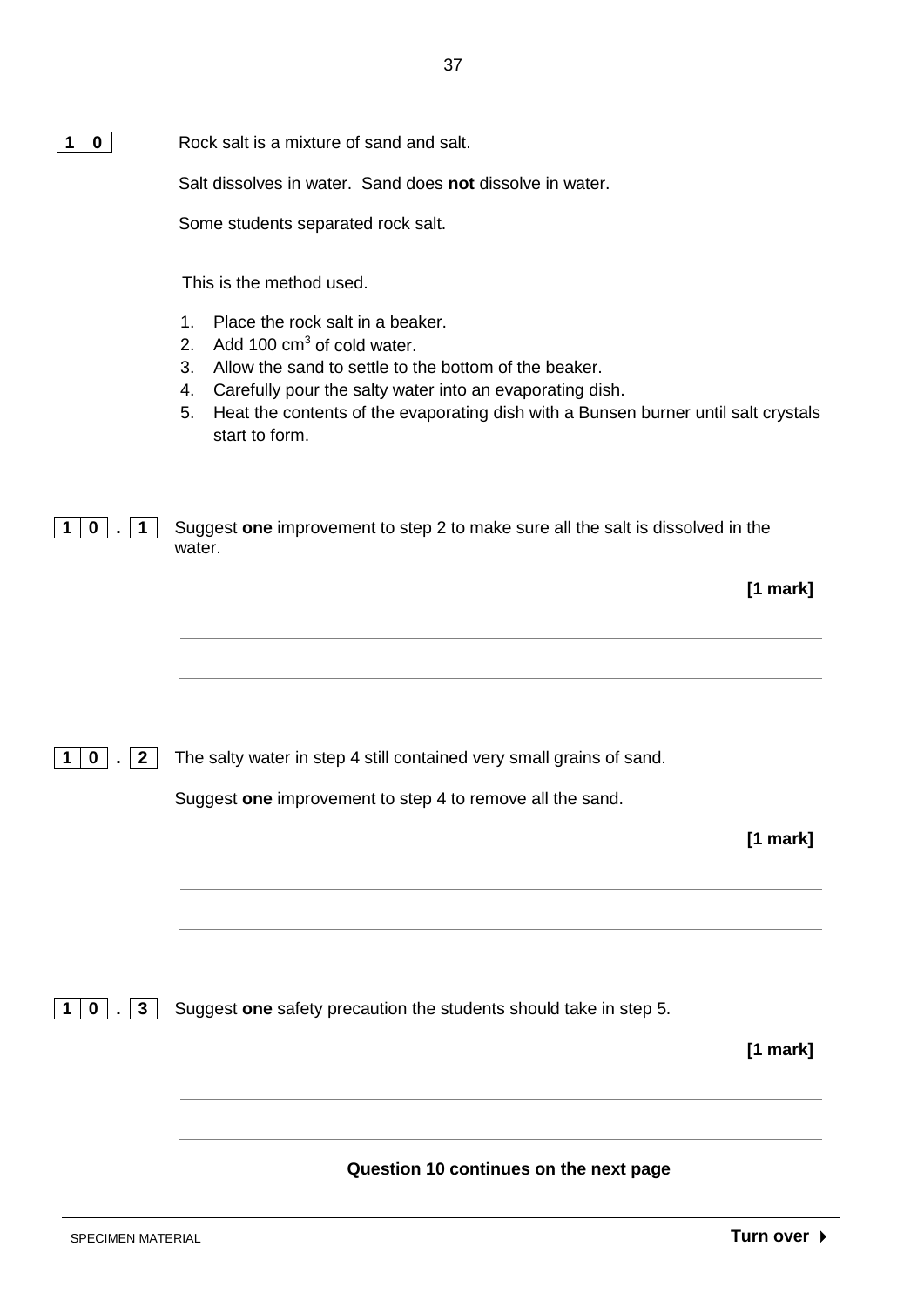Another student removed water from salty water using the apparatus in **Figure 13**.